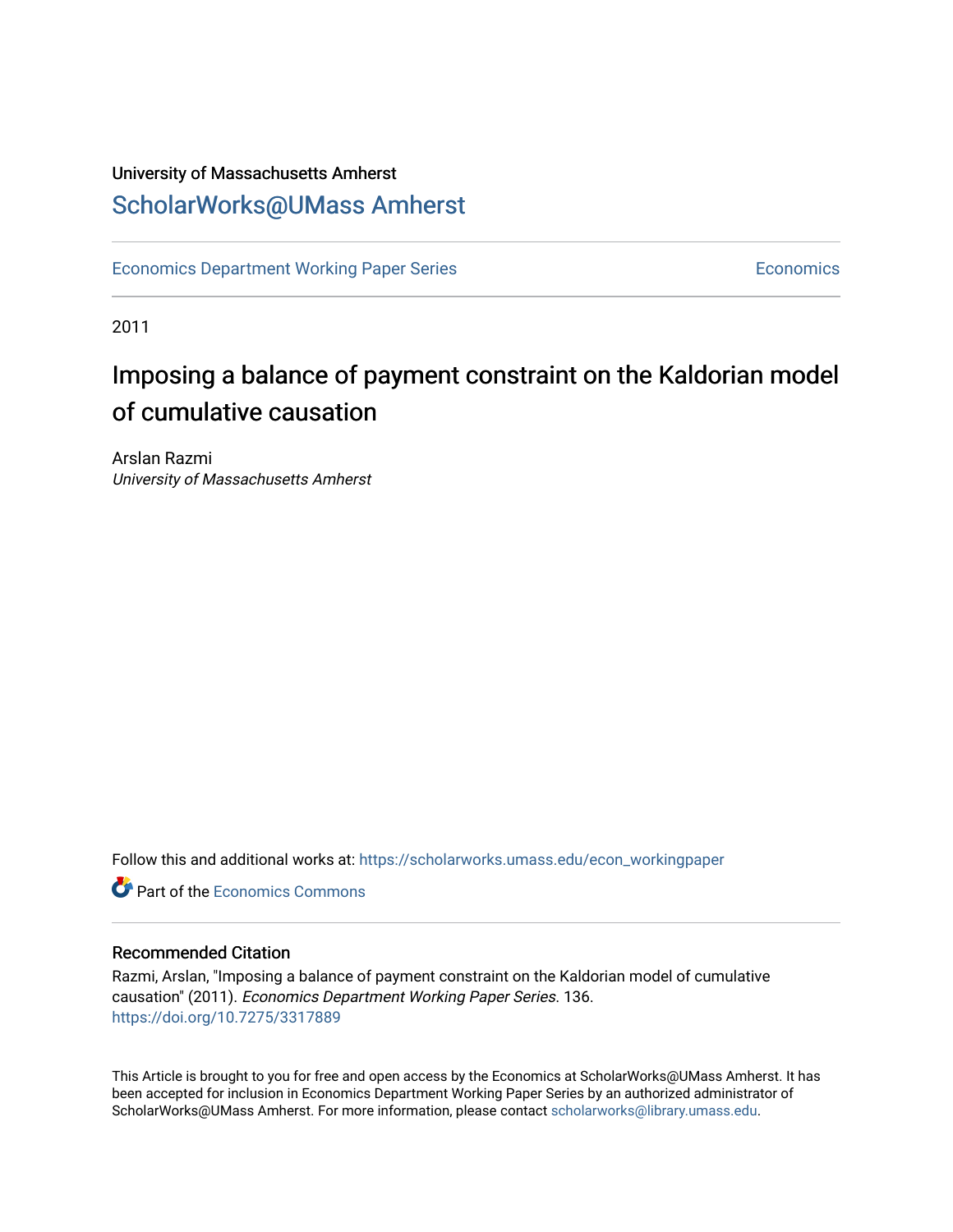# **DEPARTMENT OF ECONOMICS**

## **Working Paper**

## **Imposing a balance of payment constraint on the Kaldorian model of cumulative causation**

By

Arslan Razmi

Working Paper 2011‐28



## **UNIVERSITY OF MASSACHUSETTS AMHERST**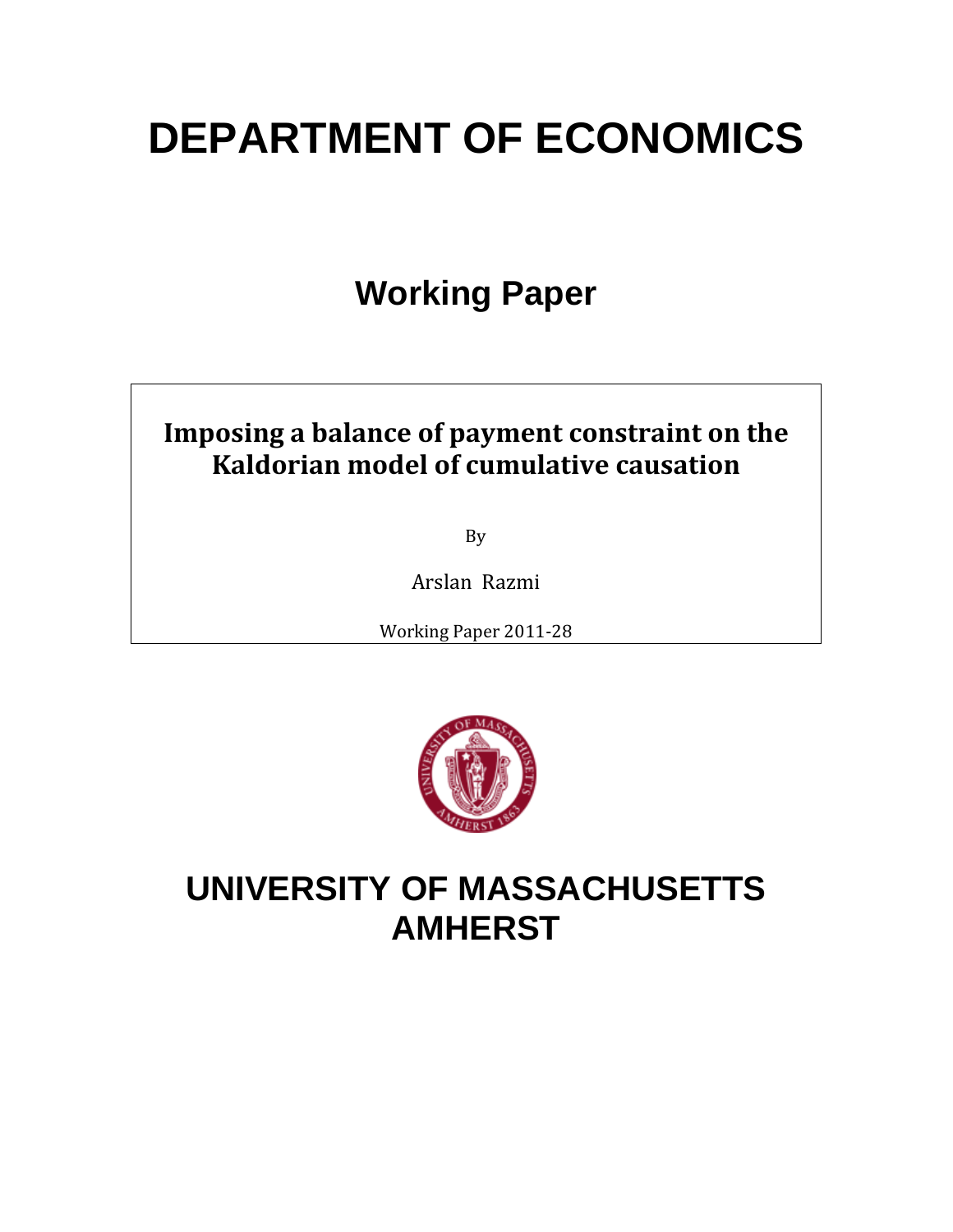## Imposing a balance of payment constraint on the Kaldorian model of cumulative causation

### Arslan Razmi

September 2011

#### Abstract

We combine two strands of Post Keynesian growth theory by imposing a balance of payments constraint on a Kaldorian cumulative causation model. The effects of external and internal shocks, and the degree to which cumulative causation comes into play depends on the exchange rate and capital account regimes. Exports act as the only exogenous drivers of growth only under a regime of Öxed exchange rates and in the absence of relative price effects. Under flexible exchange rates, by contrast, it is internal demand that serves as the only exogenous driver of of growth. Moreover, regardless of the type of shock, the presence of cumulative causation does not boost growth, although it may render growth more sustainable.

JEL classification: E12, F43, F32, O40

Key words: Cumulative causation, balance of payments constraint, export-led growth, capital account openness, exchange rate regime.

Department of Economics, University of Massachusetts, Amherst, MA 01003; email: arazmi@econs.umass.edu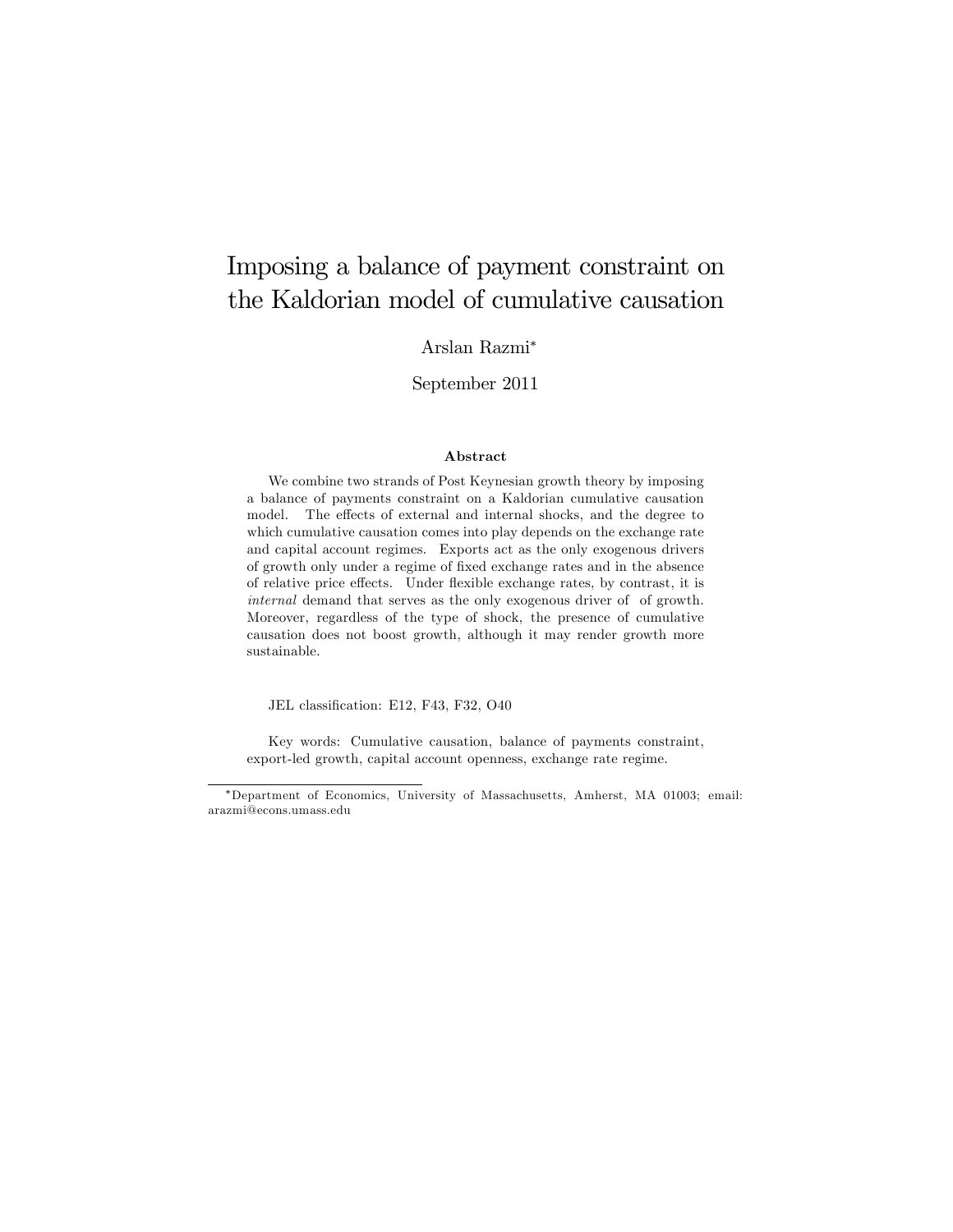## 1 Introduction

The Post Keynesian tradition has generated two families of models that emphasize exports as a source of growth: the Balance of Payments-Constrained growth (BPCG) model, as originally enunciated by Thirlwall (1979), and the model of cumulative causation (CC) along Kaldorian lines as presented, for example, by Setterfield and Cornwall (2002). Demand-side constraints on growth underpin both these models. The CC model builds on Verdoorn's idea that aggregate labor productivity is a positive function of the size of the economy (or, more specifically, of the manufacturing sector). This view, which carries obvious reverberations of the Smithian notion of productivity depending on the extent of the market, can be justified by the presence of economies of scale, learning, or other externalities. An exogenous increase in an autonomous source of demand growth, say exports, leads via increased demand to higher output growth, which then, results in accelerated productivity growth. Greater productivity, in turn, translates into lower labor costs and, in an imperfect substitutes framework where relative price changes affect exports, increased competitiveness, setting into motion a virtuous cumulative process yielding higher output growth. Conversely, a negative shock to aggregate demand sets into motion a mirror image vicious cycle of falling demand, output, and productivity.

The real world, of course, is marked by the relative rarity of sustained vicious or virtuous cycles. What inherent mechanism constrains a cycle once it is underway? Setterfield and Cornwall (2002) provide one possible answer; the existence of a unique solution to the steady state CC growth rate requires that the cumulative causation not be too large. A sufficiently high cumulative causation effect will, for intuitively obvious reasons, result in a growth rate that either explodes to infinity (during a virtuous cycle) or collapses to zero (during a vicious one).

A more concrete factor constraining cycles is likely to be the external account. The CC model in its canonical form does not incorporate the increase in imports that is likely to accompany export and output growth. What if imports grow consistently faster than exports? By neglecting this consideration, the CC framework ignores important differences between the effects on growth of external versus internal shocks, and leaves one unable to explore one of Kaldorís key ideas, i.e., that exports are the only truly exogenous drivers of growth.

The BPCG model, by contrast, privileges the balance of payments constraint on growth. Indeed, in his paper that originally presented the BPCG model, Thirlwall explicitly stresses the role of the external account in limiting the duration of cycles. In Thirlwall's words:

If a country gets into balance of payments difficulties as it expands demand, before the short term capacity growth rate is reached, then demand must be curtailed; supply is never fully utilised; investment is discouraged; technological progress is slowed down, and a countryís goods compared to foreign goods become less desirable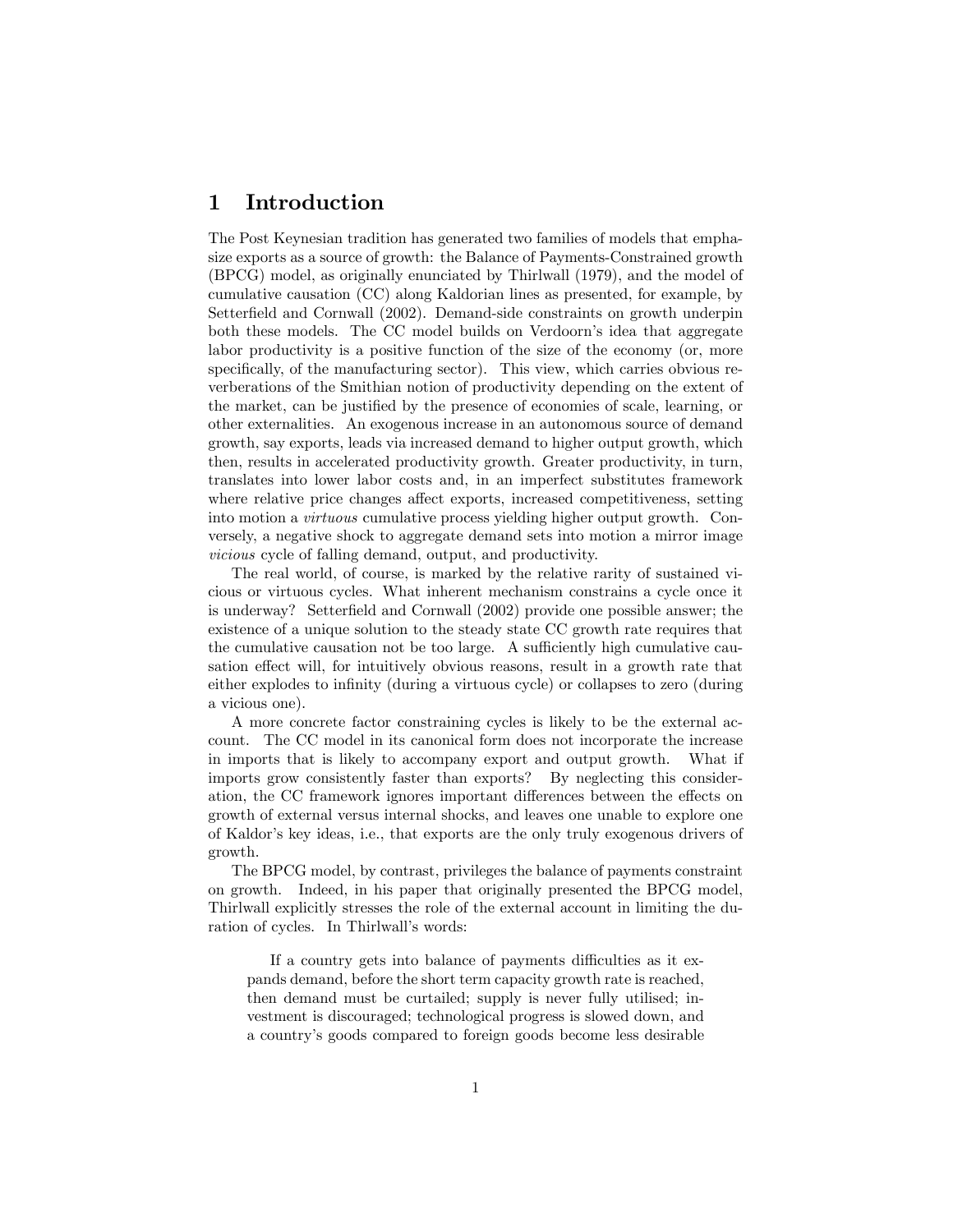so worsening the balance of payments still further, and so on. A vicious circle is started. By contrast, if a country is able to expand demand up to the level of existing productive capacity, without balance of payments difficulties arising, the pressure of demand upon capacity may well raise the capacity growth rate (Thirlwall, 1979)[p. 46].

The BPCG model, however, does not articulate a specific mechanism through which the capacity growth rate may be lifted. More importantly from our perspective, modelers in this tradition have downplayed the role of relative price changes, which, in turn, neutralizes the channel through which the Kaldorian/Verdoorn cumulative causation is supposed to influence growth. In addition, the lack of relative price effects also implies a small country assumption that is inconsistent with the demand-side focus of the model.<sup>1</sup>

The balance of payments consists of the current account, the private capital (or financial) account, and official reserve transactions. The CC framework neglects not only the trade balance (or more broadly, the current account), but also the capital account. The BPCG model, on the other hand, originally neglected the capital account, although later contributions have partially filled this gap. The presence of capital flows can loosen or tighten the external account constraint over time. Studies such as Thirlwall and Hussain (1982) have addressed the issue by assuming an exogenous growth rate of capital flows. Such an assumption essentially imposes a current account balance restriction. Alternatively, one could assume that net capital flows elastically accommodate current account imbalances. Given that the overall balance of payments, ignoring official reserve transactions, has to be zero by definition, however, means that accommodating capital flows render the idea of an external constraint meaningless. The more interesting (and plausible) case in a world with large international capital áows is one where the capital account is considered to be at least partially endogenous, i.e., capital movements respond to changes in the economic environment under consideration. In this sense, most treatments of the BPCG constraint are incomplete insofar as explicit mechanisms for the overall balance of payments (and not just the current account balance) constraint to be satisfied are left out. It is useful to think about the possible adjustment mechanisms that give economic meaning to an accounting identity. International profit rate differences typically provide one such plausible mechanism.<sup>2</sup>

The complementarities noted above between the BPCG and CC frameworks suggest that the two families of models could be usefully combined to incorporate growth enhancing internal or external changes while recognizing the crucial

<sup>&</sup>lt;sup>1</sup> See Section 3.2.3 and Razmi  $(2010)$ .

 $2$ Regarding the external constraint, yet another possibility is to assume that the current account is a constant proportion of GDP, perhaps because international investor sentiment keeps a lid on this ratio (see McCombie and Roberts (2002) for a discussion of this issue). This is similar in essence to the assumption of exogenously given capital flows, and considering that output responds to changes in both the domestic and external markets, one still needs to assign an independent mechanism to the latter adjustment when the actual trade balance to GDP ratio deviates from this ceiling.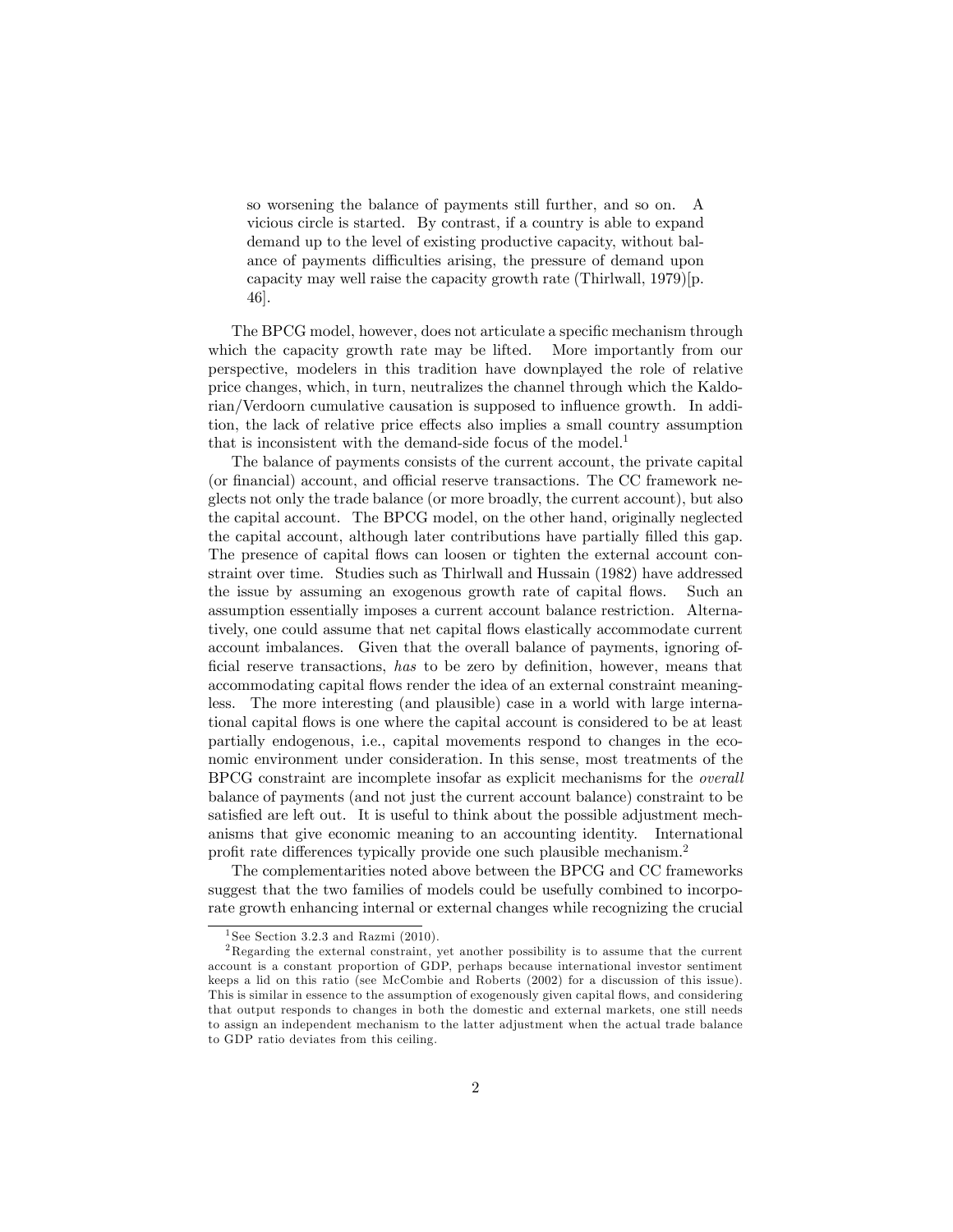role of the balance of payments constraint. This paper attempts such a synthesis. We use a standard specification to endogenize capital flows, in the process introducing distributional considerations. Furthermore, we endogenize and explicitly treat the evolution of other components of aggregate demand. This enables us to explore the effects of external versus internal stimuli under different exchange rate regimes and varying degrees of capital account openness and relative price effects. It also allows us to analyze the interactions between capital account openness, relative price elasticities, and cumulative causation. Most interestingly, perhaps, it allows us to investigate the conditions under which exports are the only truly exogenous source of growth.

We find that, with a fixed exchange rate, the efficacy of both internal and external stimuli depends on the extent of capital account openness. By ensuring that growth is accompanied by trade surpluses, strong cumulative causation effects promote the sustainability of growth. When capital accounts are completely closed (so that trade is balanced), again both internal and external real stimuli contribute to demand growth. It is only in the absence of relative price effects, that is, in the presence of elasticity pessimism of a specific kind that exports come into their own as the only exogenous source of growth.

The presence of a floating exchange rate, on the other hand, yields dramatically different outcomes. With the capital account tied down by the international profit rate differential, a real external shock has no effect on the growth rate, and cumulative causation does not come into play. A positive real internal shock, on the other hand, can accelerate growth. Thus, contrary to Kaldor's hypothesis, domestic demand now becomes the only truly exogenous driver of growth. These results are not underpinned by any assumed automatic adjustment of the exchange rate driven entirely by external imbalances. Rather, they follow from the fact that, unlike mark-up adjustments, any exchange rate change a§ects both the goods market and the balance of payments in equal measure.

The main conclusion traditionally derived from the BPCG model is the crucial role of relative income elasticities of demand for a countryís exports and imports. Combining the BPCG and CC models allows us to identify another crucial variable, the presence of cumulative causation via the Verdoorn coefficient. Countries specializing in sectors that deliver strong cumulative causation may experience higher and more sustained growth. Since cumulative causation works mainly through competitiveness enhancing relative price effects, this puts the focus back on international price elasticities.

Blecker (2009) is perhaps the paper closest in spirit to our contribution. However, we focus on a different set of issues including capital account and exchange rate regimes. Moreover, we endogenize capital flows and the evolution of components of domestic spending. Capital áows are neither perfectly accommodative (to trade imbalances) nor, in the general case, an exogenously given constant proportion of exports or GDP. Instead these respond to profit signals and are determined in a macroeconomic equilibrium along with the path of output and capital growth. Finally, we explicitly incorporate accumulation and capacity growth.

The next section develops the model. Sections ?? and 4 explore the compar-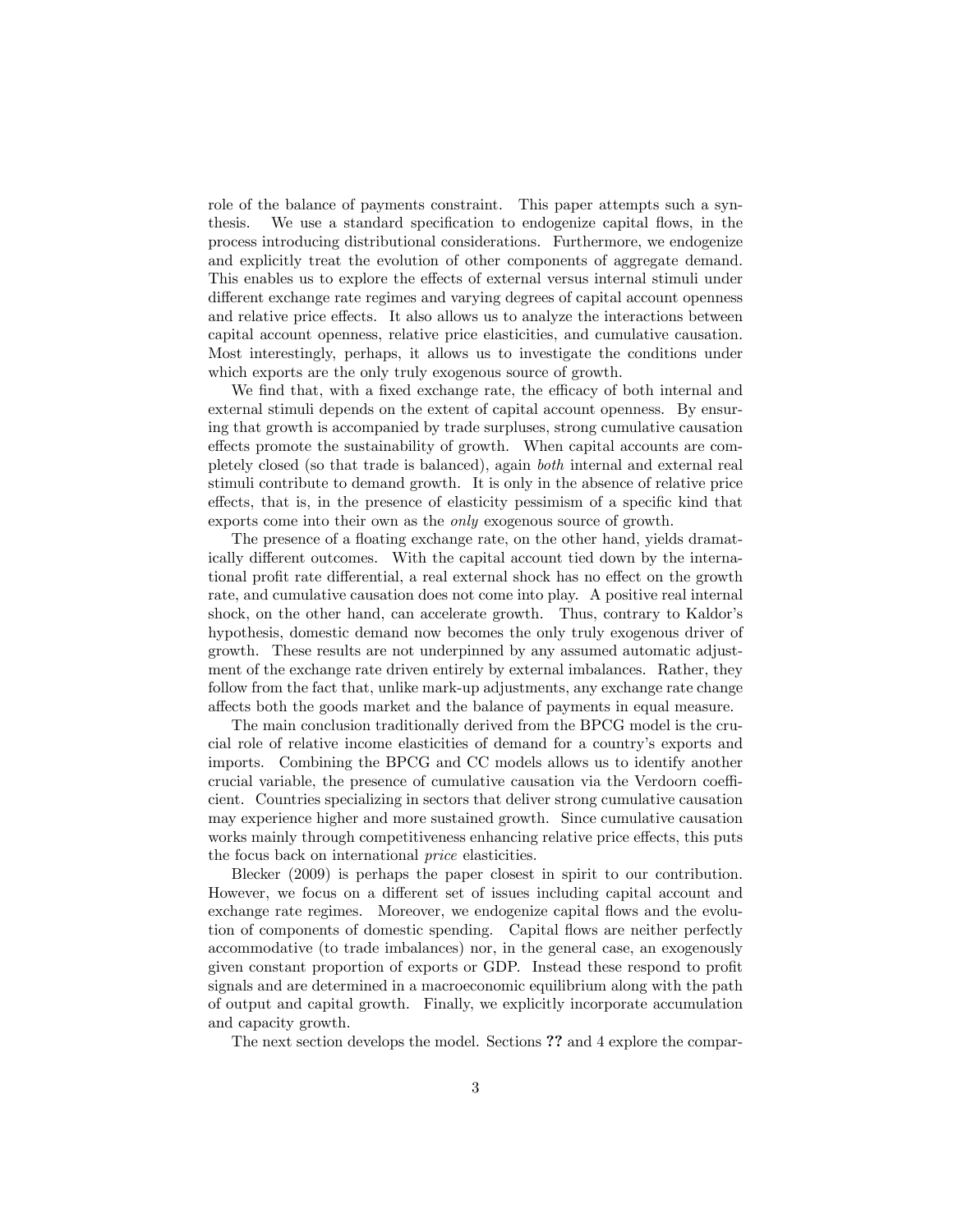ative statics of internal and external shocks under fixed and floating exchange rates, respectively. Section 5 concludes.

## 2 Combining the CC and BPCG Models

Consider an economy where production is defined by a constant coefficients/Leontief production function.

$$
Y = \min\{qL, K\} \tag{1}
$$

where  $Y$  and  $K$  denote the levels of real output and capital stock, respectively, while  $q$  is the (constant) marginal product of labor. The economy produces an imperfect substitute for the foreign good. Given the medium run nature of our set-up, and in order to focus on the capacity growth rate, we assume that firms are able to maintain their "desired" level of capacity utilization. This, however, does not eliminate the possibility of labor unemployment. Using circumflexes to denote growth rates, the growth rate of output can be written

$$
\hat{Y} = \hat{K} \tag{2}
$$

Prices are set as a mark-up over unit labor costs. Using  $\tau$  to denote the mark-up factor and  $W$  to denote the nominal wage,

$$
P = \frac{\tau W}{q} \tag{3}
$$

Assuming, in line with the traditional Kaleckian specification that the nominal wage grows at an exogenously given rate which, to simplify notation, we assume to equal zero,

$$
\hat{P} = \hat{\tau} - \hat{q}
$$

Next, we need to define some behavioral functions for the components of aggregate demand. Consumption  $C$  is the sum of consumption out of wages and profits. For simplicity, and in order to capture the stylized fact that owners of capital, on average, save a higher proportion of their income than workers, we make the classical/Kaleckian assumption that workers do not save.<sup>3</sup> Thus,

$$
C = \frac{WL}{P} + (1 - s)\frac{R}{P}
$$

Making use of equations  $(1)$  and  $(3)$ ,

$$
C = \left[\frac{\tau - s(\tau - 1)}{\tau}\right] Y \tag{4}
$$

Or, in growth rate form,

<sup>&</sup>lt;sup>3</sup>Relaxing this assumption will not qualitatively change our results as long as workers have a lower marginal/average propensity to consume.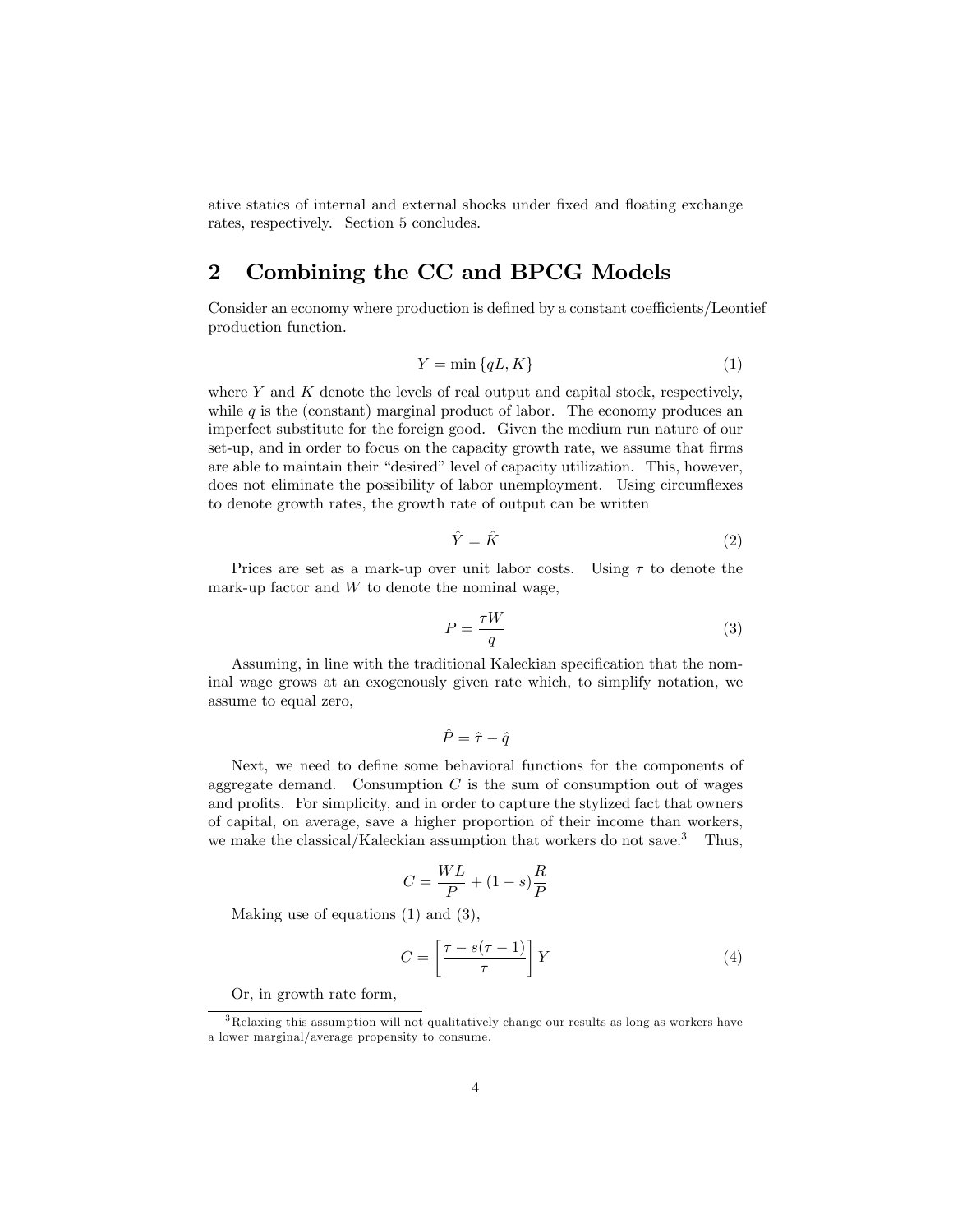$$
\hat{C} = \hat{Y} - S\hat{\tau} - S(\tau - 1)\hat{s} \tag{5}
$$

where  $0 < S = \frac{s}{\tau - s(\tau - 1)} < 1$ . Thus, consumption growth is a positive function of output growth and a negative function of saving and mark-up growth, the latter, of course, owing to the assumption that only owners of capital save.

Investment is defined in a standard manner as a function of the profit rate r and domestic demand.

$$
I = f(r, Y) = f\left(\frac{\tau - 1}{\tau}, Y\right); \ f_1, f_2 > 0 \tag{6}
$$

Or, in growth rate form,

$$
\hat{I} = i_{\tau}\hat{\tau} + i_{Y}\hat{Y}
$$
\n<sup>(7)</sup>

where  $i_{\tau} = f_1/f_{\tau}$  and  $0 \leq i_Y = f_2 Y/f \leq 1$  are assumed to be constant for simplicity.

Exports and imports are defined using standard imperfect substitutes specifications. The growth rate of exports  $\tilde{X}$  depends positively on world income growth and relative price changes. The growth rate of imports  $\tilde{M}$  is a positive function of domestic income growth and relative price changes.

$$
\hat{X} = \eta_X \hat{Y}^* + \sigma_X (\hat{E} + \hat{P}^* - \hat{P})
$$
\n(8)

$$
\hat{M} = \eta_M \hat{Y} - \sigma_M (\hat{E} + \hat{P}^* - \hat{P})
$$
\n(9)

where  $E$  is the nominal exchange rate, while  $P^*$  represents the foreign price level. The symbols  $\eta_i$  and  $\sigma_i$  (i = X, M) represent the relevant income and price elasticities.

Domestic assets too are assumed to be imperfect substitutes for foreign assets. International capital flows  $KA$  are thus a function of profitability relative to the rest of the world.

$$
KA = k(r - r^*)
$$

Since the country is assumed to be small in international asset markets, the international profit rate is taken as a given constant. Again, translating into growth rate form,

$$
\widetilde{K}\widetilde{A} = \phi\widehat{\tau} \tag{10}
$$

Cumulative causation can be introduced via a Kaldor/Verdoorn specification for productivity growth.

$$
\hat{q} = \psi \hat{Y} \tag{11}
$$

where  $\psi$  is the Verdoorn coefficient.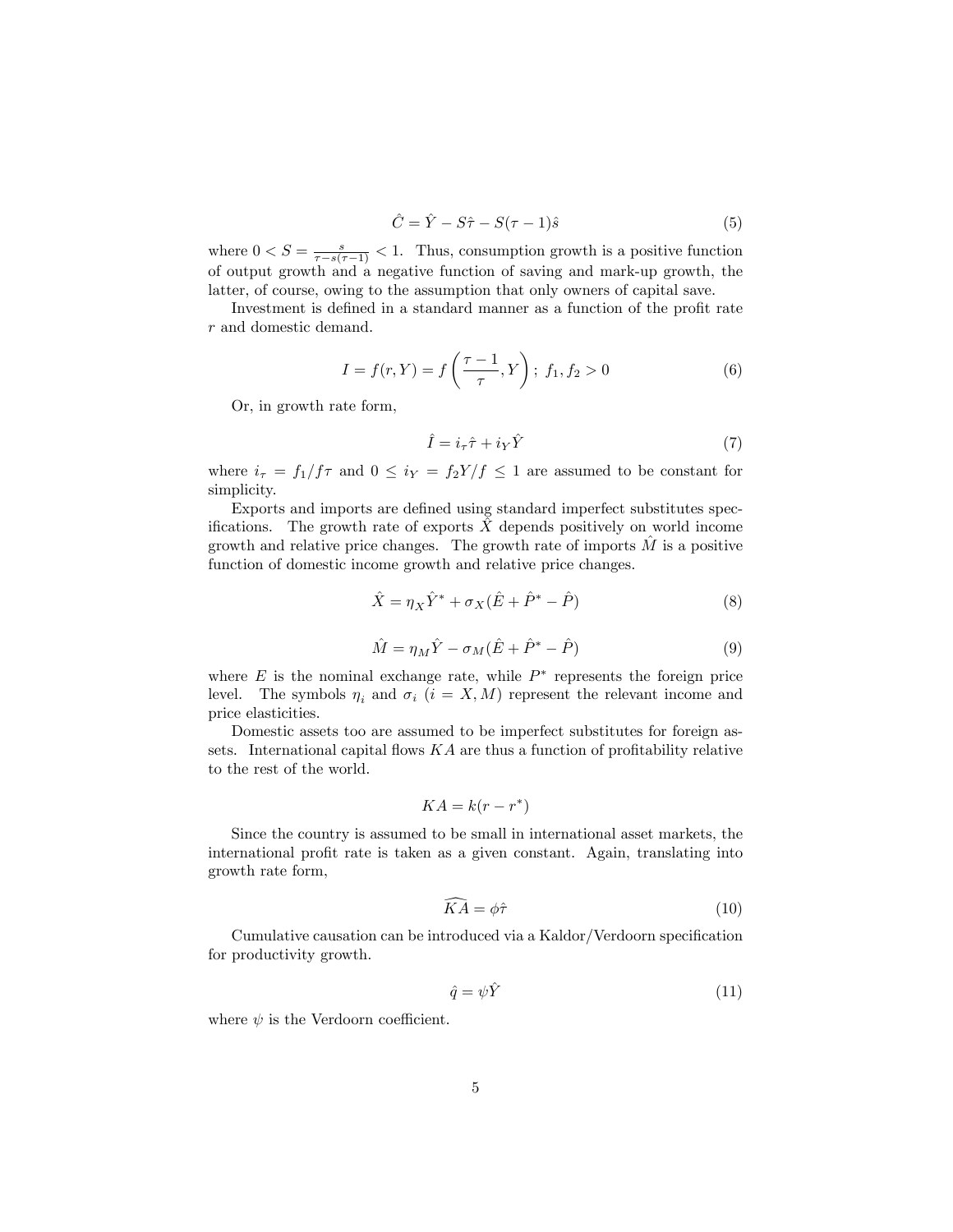We now have the components required to construct our system. In order to derive the goods market equilibrium condition, consider the standard macroeconomic identity in the absence of government spending or taxes, and expressed in terms of the domestic good:

$$
Y = C + I + X - \frac{EP^*}{P}M
$$

Or, in growth rate form,

$$
\hat{Y} = \lambda_C \hat{C} + \lambda_I \hat{I} + \lambda_X \hat{X} - \lambda_M (\hat{M} + \hat{E} + \hat{P}^* - \hat{P})
$$
\n(12)

where  $\lambda_i$  (i = C, I, X, M) denotes the share of each aggregate demand component in income. Substituting equations  $(2)$ ,  $(5)$ ,  $(7)$ ,  $(8)$ ,  $(9)$ , and  $(11)$ into equation (12), and assuming initially balanced trade for simplicity (so that  $\lambda_X = \lambda_M$  and  $\lambda_I = 1 - \lambda_C$ , yields the equilibrium condition for goods market equilibrium, or the IS condition:

IS: 
$$
\hat{K} - \lambda_C {\hat{K} - S[\hat{\tau} + (\tau - 1)\hat{s}]} - (1 - \lambda_C)(i_Y \hat{K} + i_\tau \hat{\tau}) -
$$
  

$$
\lambda_X [\eta_X \hat{Y}^* - \eta_M \hat{K} + \sigma(\hat{E} + \hat{P}^* - \hat{\tau} + \psi \hat{K})] = 0 \quad (13)
$$

where  $\sigma = \sigma_X + \sigma_M - 1 > 0$ , assuming satisfaction of the Marshall-Lerner condition. In the absence of official reserve transactions, the balance of payments condition can be written, using equations  $(2)$ ,  $(8)$ ,  $(9)$ ,  $(10)$  and  $(11)$ , in the following form:

$$
\text{BP: } \eta_X \hat{Y}^* - \eta_M \hat{K} + \sigma(\hat{E} - \hat{\tau} + \psi \hat{K}) + \lambda_K \phi \hat{\tau} = 0 \tag{14}
$$

where  $\lambda_K = K A/X$ . Equations (13) and (14) form our system of two equations. The foreign variables  $\hat{Y}^*$  and  $\hat{P}^*$  are taken as exogenous and equal to zero.

In order to understand the workings of the system, it may be helpful to consider the role of the adjusting variables with the help of partials.

$$
IS_{\hat{K}} = (1 - \lambda_C)(1 - i_Y) + \lambda_X(\eta_M - \sigma\psi)
$$
 (15a)

$$
BP_{\hat{K}} = -(\eta_M - \sigma \psi) \tag{15b}
$$

With fixed exchange rates, relative prices adjust through the mark-up.

$$
IS_{\hat{\tau}} = \lambda_C S - (1 - \lambda_C) i_{\tau} + \lambda_X \sigma \tag{15c}
$$

$$
BP_{\hat{\tau}} = \lambda_K \phi - \sigma \tag{15d}
$$

With floating exchange rates, the nominal exchange rate takes up the burden of relative price adjustment.

$$
IS_{\hat{E}} = -\lambda_X \sigma < 0 \tag{16a}
$$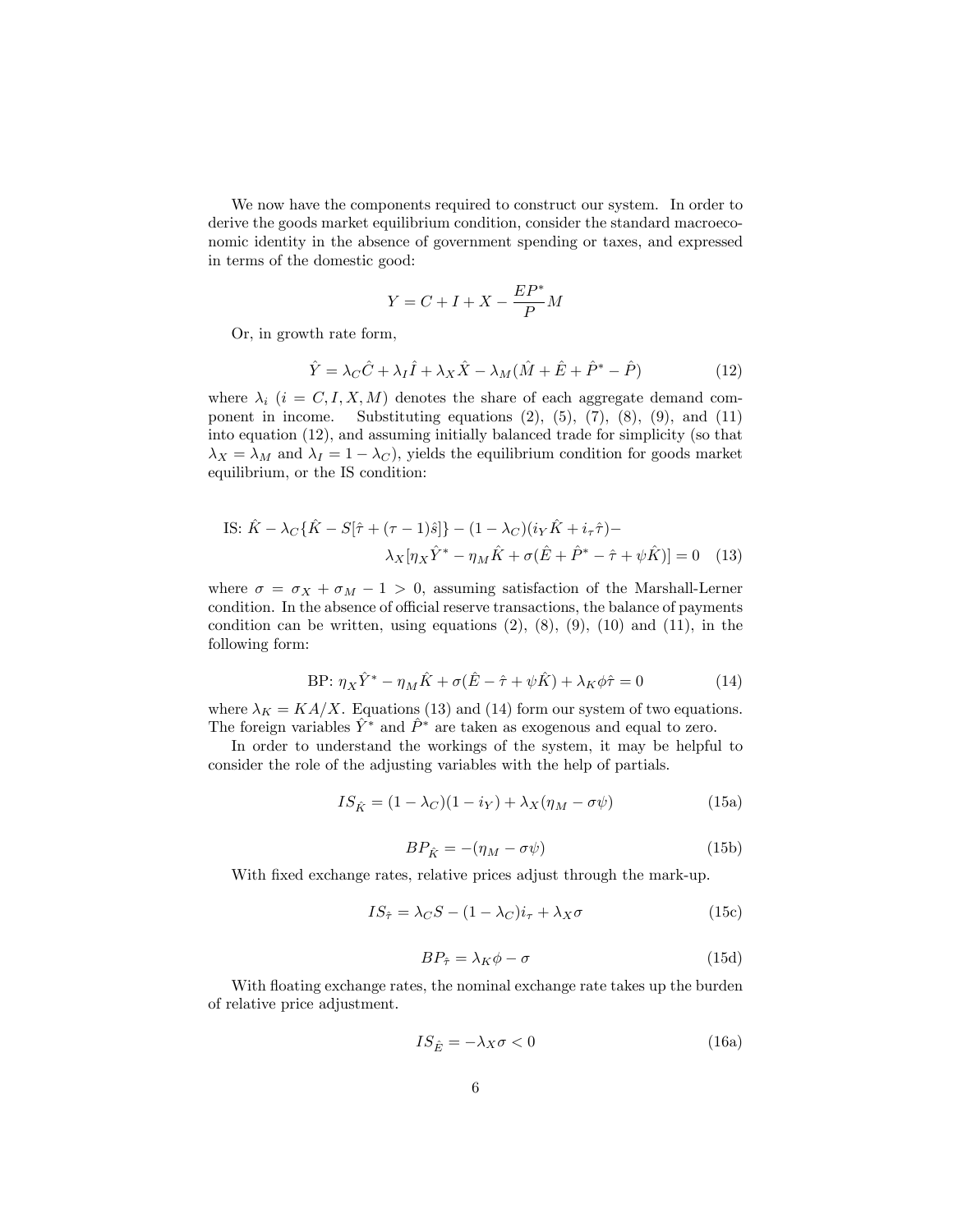$$
BP_{\hat{E}} = \sigma > 0 \tag{16b}
$$

In line with the traditional Keynesian stability condition, we assume that faster growth of capital (and hence output) creates an excess supply of goods and services. Thus,  $IS_{\hat{K}} > 0.4$  As far as the balance of payments is concerned, faster growth of capital has offsetting effects. On the one hand, imports increase. On the other hand, increased labor productivity through the Verdoorn effect leads to greater competitiveness and, hence, more exports. Thus, the sign of  $BP_{\hat{K}}$  depends on whether  $\eta_M \geq \sigma \psi$ , that is, whether the Verdoorn effect on competitiveness dominates or is dominated by the income effect on imports.

The effect of relative price increases via the markup rate on the goods and services market are ambiguous. The redistribution of income from workers to owners of capital reduces consumption and exports, creating excess supply. The boost to profits, however, generates demand for investment goods. Thus, if demand is investment-led,  $IS_{\hat{\tau}} > 0$ , otherwise  $IS_{\hat{\tau}} < 0$ . As we will see below, this distinction does not play much of a role in our analysis.

Positive mark-up growth attracts capital inflows from the rest of the world, while affecting external competitiveness, and hence the trade balance, negatively. The overall effect on the balance of payments depends on the degree of capital account openness and the extent to which relative price changes matter. With a completely open capital account (so that  $\phi \longrightarrow \infty$ ),  $BP_{\hat{r}} > 0$ . With a completely closed capital account (so that  $\phi = 0$ ),  $BP_{\hat{\tau}} < 0$ .

The effect of a nominal devaluation on the goods market is to create excess demand. The effect on the balance of payments is to create a surplus via positive net exports. The partials with respect to  $\hat{E}$  are, therefore, unambiguously signed.

Before we turn to exploring the effects of internal and external shocks in the next section, notice that, if we ignore the goods and services sector, we are left with equation (14). Further, allowing the mark-up factor to become exogenous and ignoring relative price effects (or assuming elasticity pessimism, which we, following Blecker (2009), define as the condition that  $\sigma = 0$ ), yields the BPCG solution,  $\tilde{K} = \tilde{Y} = \eta_X/\eta_M$ . Capital account flows are now exogenous and do not promote or inhibit external adjustment. Reintroducing relative price changes makes cumulative causation relevant again, with the qualitative effect of an exogenous shock now depending on whether or not it is adequately strong so that increased output growth creates a trade surplus.

If, alternatively, we ignore the balance of payments constraint, then we are left with equation (13). Assigning the mark-up factor to the list of exogenous variables, and ignoring imports (so that  $\eta_M = \sigma_M = 0$ ) yields the CC model of Setterfield and Cornwall  $(2002)$ .<sup>5</sup>

<sup>4</sup>Note that, in principle, this condition could be violated if either one or both of the following conditions are met: (i)  $i_Y > 1$ , and (ii)  $\eta_M < \sigma \psi$ ; in other words, if the response of investment to demand growth is really strong and/or if cumulative causation is strong relative to the income elasticity of demand for imports.

 $5$  Or rather a modified version of that model since Setterfield and Cornwall do not explicitly model the components of domestic absorption.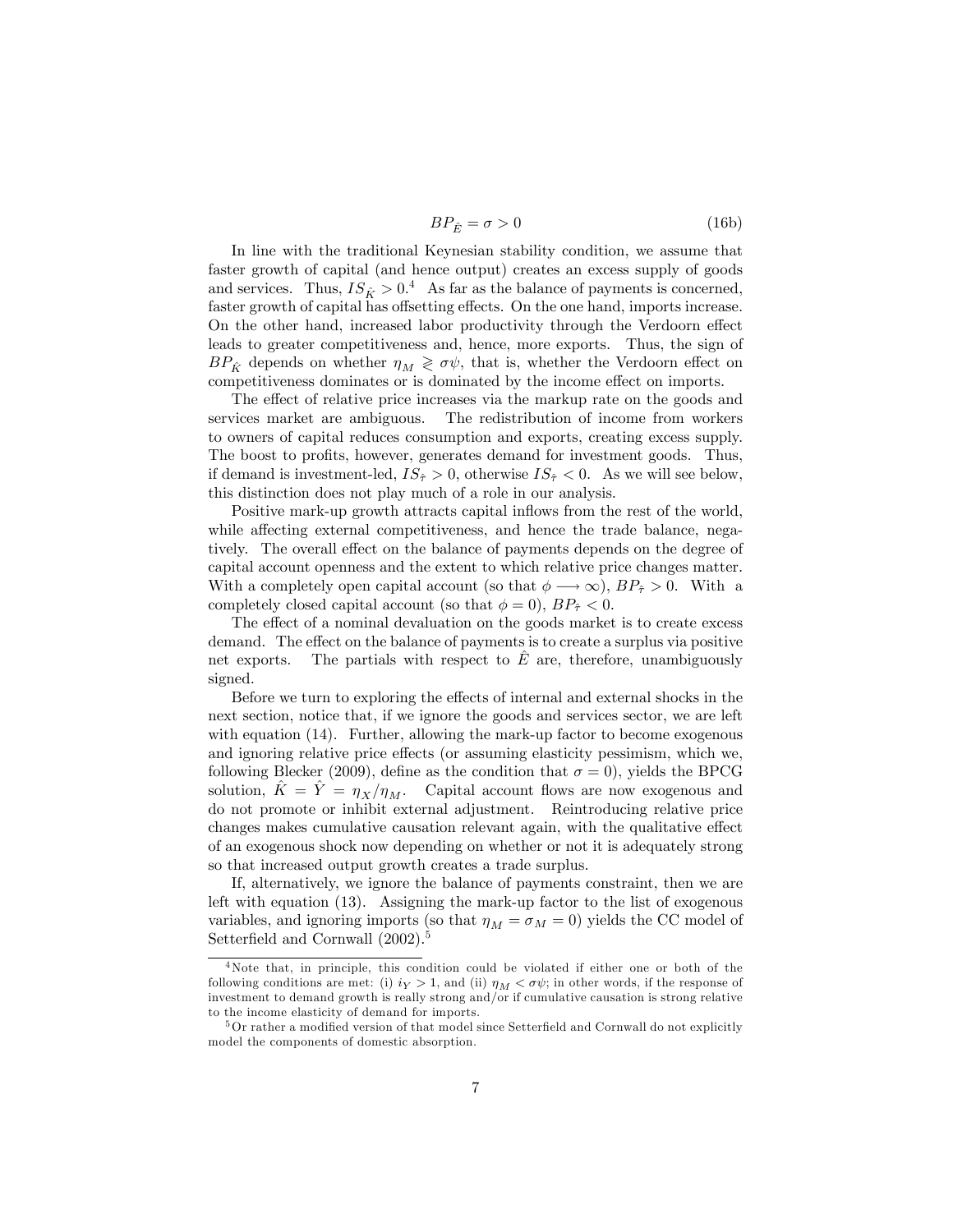The next two sections explore the effectiveness of internal and external shocks in influencing output growth. We term a shock an exogenous driver of growth if it has a non-zero impact on the equilibrium growth rate. Table 1 summarizes the results.

## 3 External and Internal Shocks With a Fixed Exchange Rate

We begin this section with the analysis of a fixed exchange rate regime with a completely open capital account before moving to the case of one with a completely closed capital account. The latter case can be interpreted as the longerrun version since continuous trade imbalances, especially deficits, are generally not sustainable over longer periods owing to debt, ináation, or distributionrelated issues. Throughout we implicitly assume for simplicity that domestic capital goods are perfect substitutes for domestic assets up to a zero (or constant) risk premium so that, in the presence of completely open capital accounts, both yield similar risk-adjusted returns.

As mentioned earlier, with a fixed exchange rate  $\hat{K}$  and  $\hat{\tau}$  become the adjusting variables. Figure 1 helps illustrate the discussion graphically in  $\tilde{K} - \hat{\tau}$ space. The respective slope expressions can be written as follows:

$$
\frac{d\hat{\tau}}{d\hat{K}}\bigg|_{IS} = -\frac{IS_{\hat{K}}}{IS_{\hat{\tau}}} = -\frac{(1-\lambda_C)(1-i_Y) + \lambda_X(\eta_M - \sigma\psi)}{\lambda_C S - (1-\lambda_C)i_\tau + \lambda_X\sigma}
$$

$$
\frac{d\hat{\tau}}{d\hat{K}}\bigg|_{BP} = -\frac{BP_{\hat{K}}}{BP_{\hat{\tau}}} = \frac{(\eta_M - \sigma\psi)}{\lambda_K\phi - \sigma}
$$

An increase in output growth creates, given the Keynesian stability condition, excess supply of goods and services. The mark-up rate must rise if demand is investment-led, and fall otherwise. The IS curve will slope upward or downward accordingly.

Turning to the BP curve, consider first the case where the capital account is perfectly open ( $\phi \longrightarrow \infty$ ). Regardless of the degree of cumulative causation, an infinitesimally small change in mark-up is required to counter any imbalances created by changed output growth, rendering the BP curve horizontal. If the capital account is perfectly closed  $(\phi = 0)$ , on the other hand, then the slope depends on the strength of the Verdoorn coefficient relative to the elasticity of demand for imports. Strong cumulative causation means that an increase in output growth creates a BP surplus, so that the mark-up rate must increase to remove the surplus via reduced competitiveness. A positive slope results. Conversely, weak cumulative causation generates a negative slope.

#### 3.1 Completely Open Capital Account

In the first case, we assume that capital is internationally mobile and that domestic assets are perfect substitutes for foreign assets. Thus,  $\phi \to \infty$  and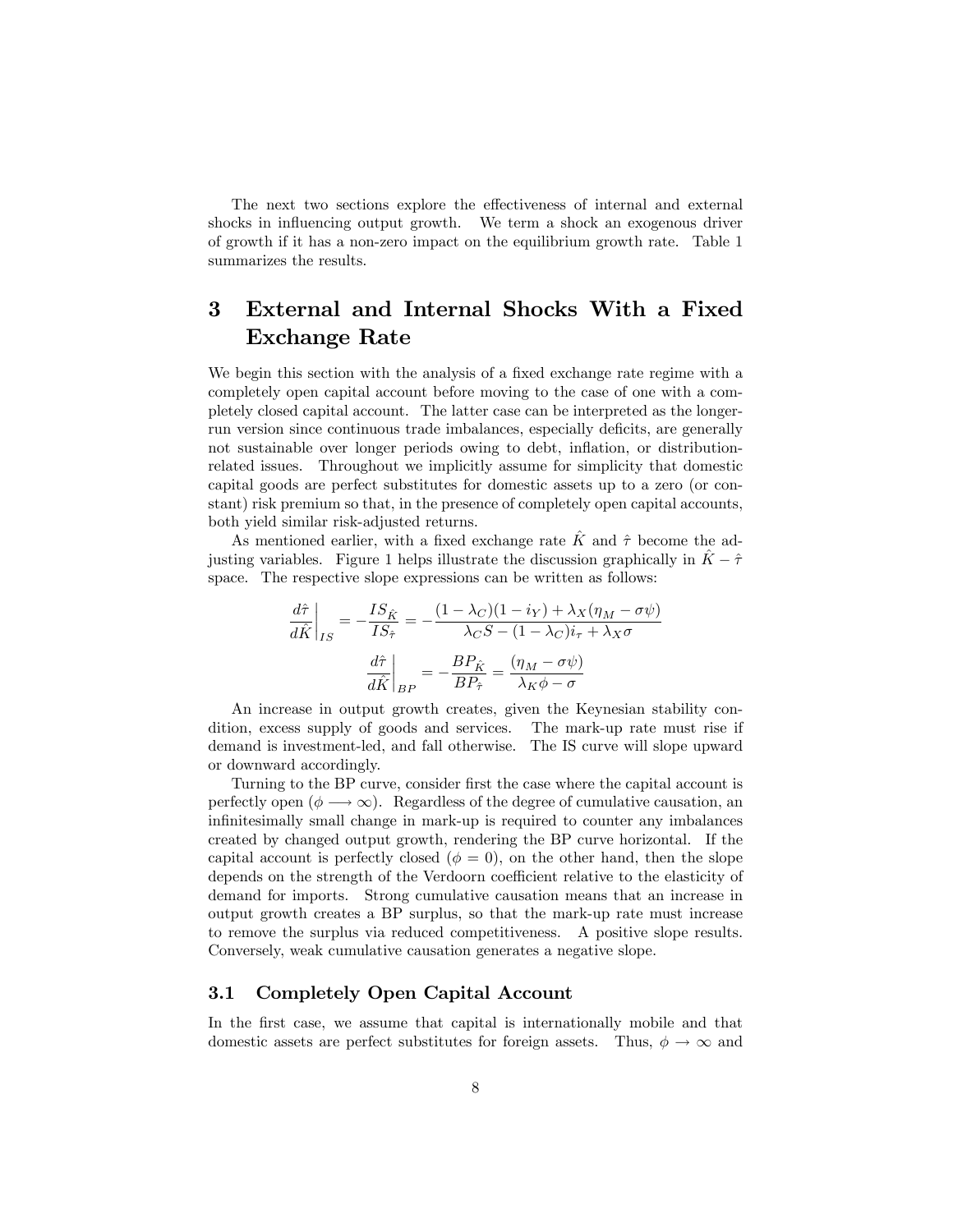$r = r^*$ . With the capital account completely open, an infinitesimally small adjustment in the mark-up growth rate is adequate to remove any external disequilibria. Essentially there is no independent balance of payments condition any longer and aggregate supply adjusts solely in response to disequilibria in the goods and services market.

#### 3.1.1 Faster global income growth

Consider first the effect of a positive external shock in the form of an increase in world income/demand growth. The trade surplus created due to increased export growth is offset by an infinitesimally small decline in the mark-up and the ensuing outflow of financial capital. Accumulation and output growth increase in response to the aggregate demand created by the trade surplus. Mathematically,

$$
\frac{d\hat{K}}{d\hat{Y}^*} = \frac{\eta_X \lambda_X}{(1 - \lambda_C)(1 - i_Y) + \lambda_X(\eta_M - \sigma\psi)} > 0
$$

$$
\frac{d\hat{\tau}}{d\hat{Y}^*} = 0
$$

The Verdoorn coefficient  $\psi$  magnifies the impact of the external shock through cumulative causation. A trade surplus is created at the new steady state since the initial increase in exports is only partially crowded out by imports. Denoting the trade balance by  $TB$ ,

$$
\frac{d(\widehat{TB})}{d\widehat{Y}^*} = \eta_X - (\eta_M - \sigma\psi)\frac{d\widehat{K}}{d\widehat{Y}^*}
$$

$$
= \frac{\eta_X((1 - \lambda_C)(1 - i_Y))}{(1 - \lambda_C)(1 - i_Y) + \lambda_X(\eta_M - \sigma\psi)} > 0
$$

Figure 1 graphically illustrates this case.

#### 3.1.2 Reduced Saving Rate

Next suppose fiscal authorities pursue incentives to lower domestic savings. Such a step creates excess demand for goods and services, raising the growth rate of capital and output. Any trade surplus or deficit created (depending on whether  $\eta_M \geq \sigma \psi$ , is offset by a negligibly small change in  $\hat{\tau}$ . The effect is qualitatively the same as illustrated in Figure 1. Mathematically,

$$
\frac{d\hat{K}}{d\hat{s}} = -\frac{\lambda_C S(\tau - 1)}{(1 - \lambda_C)(1 - i_Y) + \lambda_X(\eta_M - \sigma\psi)} < 0
$$
\n
$$
\frac{d\hat{\tau}}{d\hat{s}} = 0
$$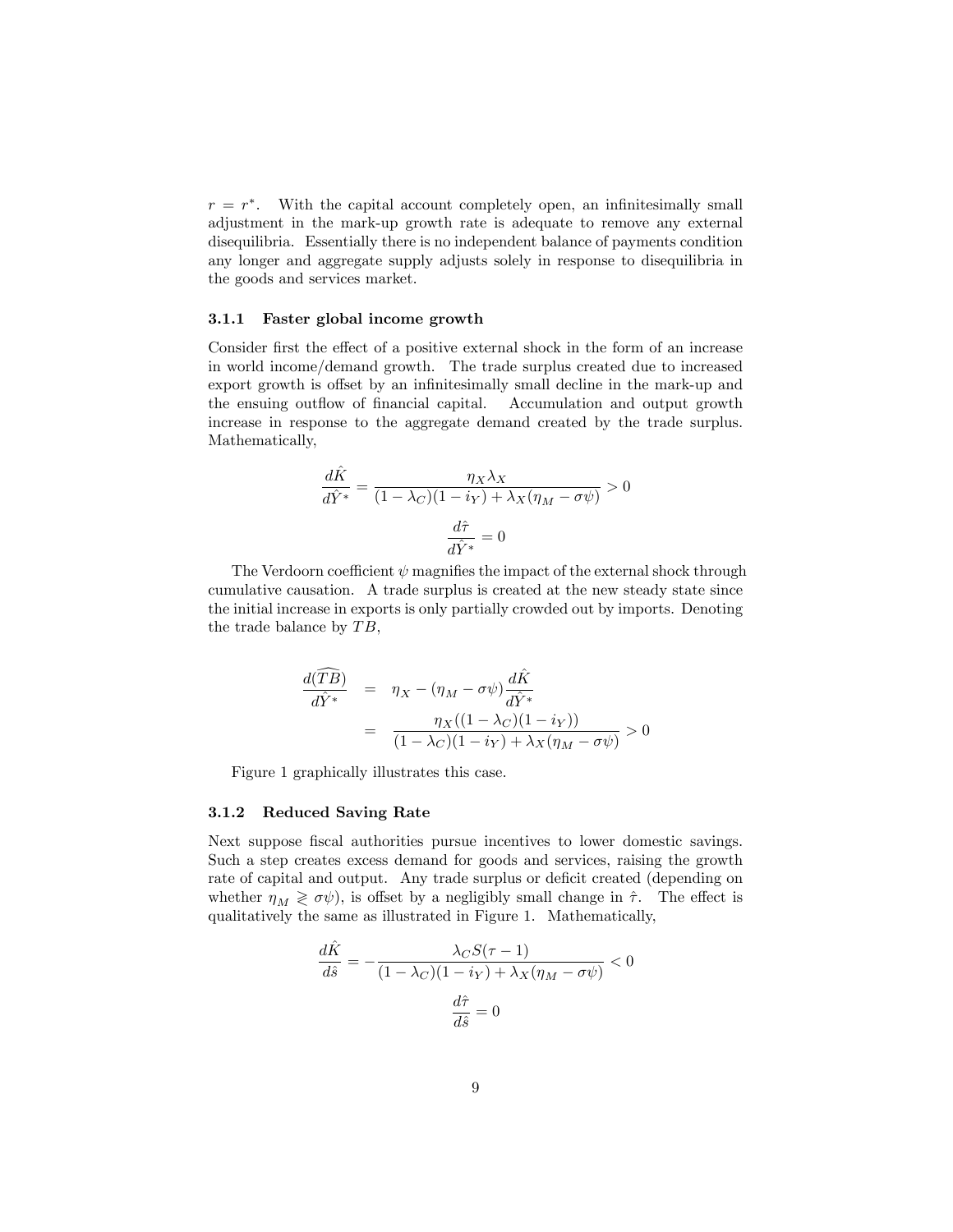$$
\frac{d(\widehat{TB})}{d\widehat{s}} = -(\eta_M - \sigma\psi)\frac{d\widehat{K}}{d\widehat{s}} \lessgtr 0
$$

Again, the Verdoorn coefficient magnifies the impact of the external shock through cumulative causation.

Thus, in the case of perfect mobility, both positive external and internal shocks to aggregate demand increase the growth rate with negligible distributional effects. The other components of demand adjust endogenously in response to the shock. There is nothing inherently special about a positive export shock, and the relative magnitudes of changes in response to the two kinds of shocks depends on parameters such as the income elasticity of world demand for exports, the initial mark-up factor, and the income share of consumption and exports. In each case, cumulative causation enhances the effect of the initial stimulus. However, if the shock is internal, cumulative causation plays an additional important role. Recall that, in the case of a positive external shock, an unambiguous trade surplus is created. An internal shock, however, creates a trade surplus if cumulative causation is sufficiently strong (i.e.,  $\eta_M < \sigma \psi$ ), and a deficit otherwise. Thus, to the extent that the accompanying external debt trajectory makes trade surpluses more sustainable than deficits, the degree of cumulative causation plays a role in determining the sustainability of the higher growth rate over longer-run horizons.

#### 3.2 Completely Closed Capital Account

A completely closed capital account (i.e.,  $\phi = 0$ ) amounts to imposing a trade balance constraint. Capital áows now being unable to share the burden, distributional changes come into the forefront, with changes in  $\hat{\tau}$  influencing international competitiveness. A first look at equations  $(15b)$  and  $(15c)$  may suggest that there are four possible scenarios:  $\eta_M \lessgtr \sigma \psi$  and  $\lambda_C S - (1-\lambda_C)i_\tau + \lambda_X \sigma \lessgtr 0$ . As explained earlier, the former sign depends on the strength of the cumulative causation effect while the latter depends on whether demand growth is investment-led or not. As shown in the Appendix, however, the existence of a unique steady state equilibrium requires the more stringent condition that  $\lambda_C S - (1 - \lambda_C)i_\tau < 0$ . Moreover, as long as this condition is satisfied, the results are qualitatively unaffected by whether demand growth is investment-led or otherwise. We, therefore, limit our discussion of external and internal shocks here to the two scenarios governed by the first condition, i.e.,  $\eta_M \lessgtr \sigma \psi$ .

#### 3.2.1 Faster global income growth

An increase in world demand for domestic exports results on impact in a trade surplus and excess demand for goods and services. As shown earlier in the case of a completely open capital account, the resulting rise in output and hence import growth rate only partially crowds out the trade surplus when cumulative causation is relatively weak  $(\eta_M > \sigma \psi)$  so that increased growth exerts negative pressure on the trade balance. In the case where cumulative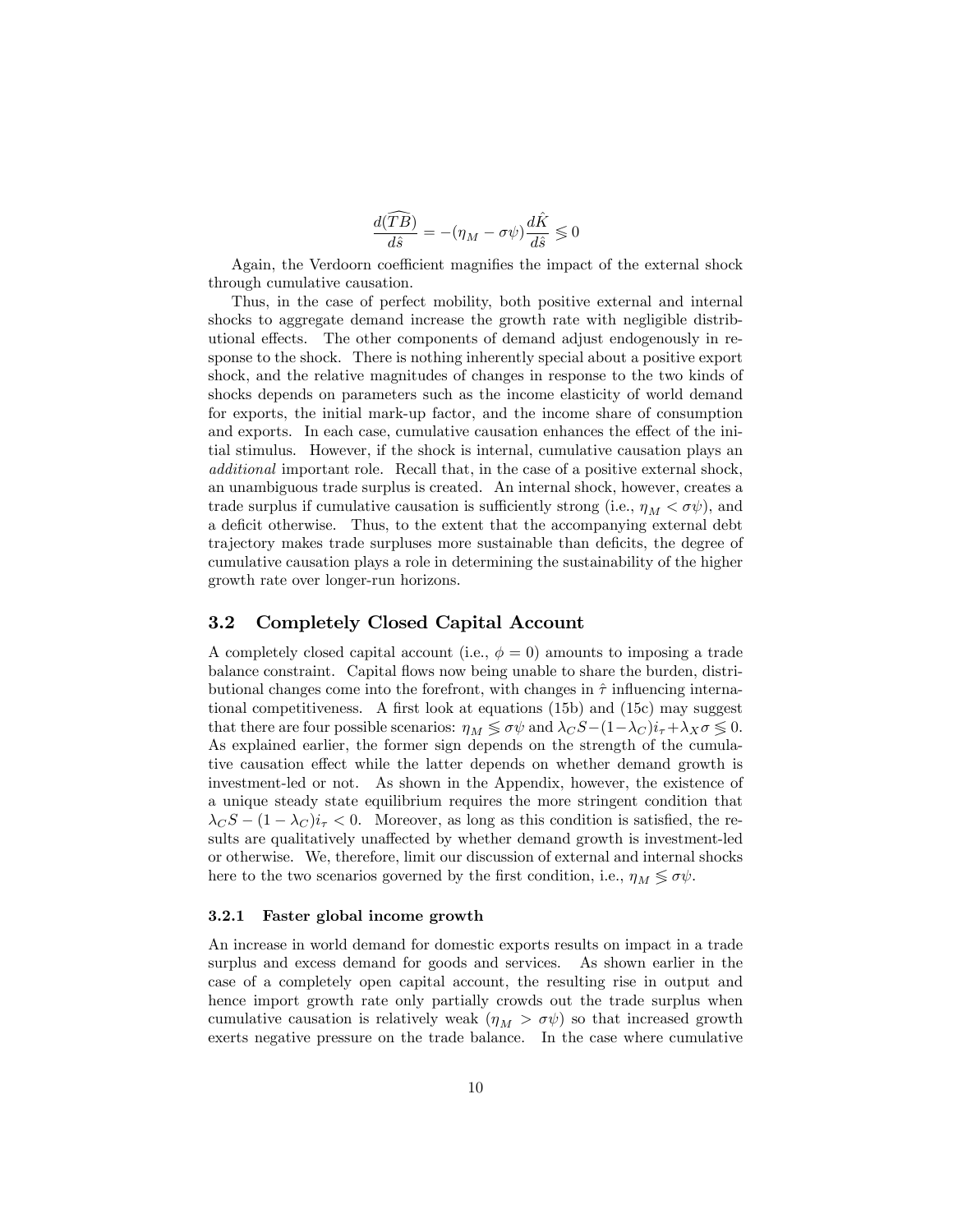causation is relatively strong  $(\eta_M < \sigma \psi)$ , the rise in output growth further magnifies the initial trade surplus created on impact. In either case, a rise in the mark-up factor is required to remove the trade surplus through reduced international competitiveness. Mathematically,

$$
\frac{d\hat{K}}{d\hat{Y}^*} = \frac{\eta_X}{-\frac{\sigma(1-\lambda_C)(1-i_Y)}{[\lambda_C S - (1-\lambda_C)i_\tau]} + (\eta_M - \sigma\psi)} > 0
$$

$$
\frac{d\hat{\tau}}{d\hat{Y}^*} = -\frac{\eta_X \frac{((1-\lambda_C)(1-i_Y))}{[\lambda_C S - (1-\lambda_C)i_\tau]}}{-\frac{\sigma(1-\lambda_C)(1-i_Y)}{[\lambda_C S - (1-\lambda_C)i_\tau]} + (\eta_M - \sigma\psi)} > 0
$$

Figure 2 illustrates this case. The effect on output and capital growth is unambiguously positive.<sup>6</sup> The only difference between the two cases  $(\eta_M \leq \sigma \psi)$ , therefore, lies in the extent to which distributional changes share the burden of adjustment. With weak cumulative causation effects  $\eta_M > \sigma \psi$ , so that the trade surplus and excess demand for goods created is small, as is the change in output and mark-up growth required to transition to the new steady state. Adequately strong cumulative causation  $\eta_M < \sigma \psi$ , on the other hand, results in a large trade surplus and greater excess demand for goods and services, boosting both the impact on output growth and the extent of distributional changes required to balance trade.

#### 3.2.2 Reduced Saving Rate

A negative change in the saving rate has no direct impact on the trade balance but creates excess demand for goods and services. The growth rate of output and capital unambiguously increase as a consequence. The effect on the mark up rate depends on the strength of the Verdoorn/cumulative causation effect. A trade surplus accompanies the rise in output growth when cumulative causation is adequately strong, requiring a rise in the mark-up to balance trade via reduced competitiveness. Conversely, weak cumulative causation means that the trade deficit resulting from more rapid growth requires a rise in competitiveness via a reduced mark-up. Mathematically,

$$
\frac{d\hat{K}}{d\hat{s}} = \frac{\frac{\sigma\lambda_C S(\tau - 1)}{[\lambda_C S - (1 - \lambda_C)i_\tau]}}{-\sigma \frac{((1 - \lambda_C)(1 - i_Y))}{[\lambda_C S - (1 - \lambda_C)i_\tau]} + (\eta_M - \sigma\psi)} < 0
$$

<sup>&</sup>lt;sup>6</sup>It can be shown that the denominator of the expressions above is positive. To see this, note that since  $\lambda_C S - (1 - \lambda_C) i_\tau < 0$ , the term  $\frac{(1-\lambda_C)(1-i_Y)}{\lambda_C S - (1-\lambda_C)i_\tau}$  is negative. Thus, the denominator is always positive when  $\eta_M > \sigma \psi$ . Furthermore, for the case where  $\eta_M < \sigma \psi$ ,<br>denominator is always positive when  $\eta_M > \sigma \psi$ . Furthermore, for the case where  $\eta_M < \sigma \psi$ , recall the Keynesian stability condition,  $((1 - \lambda_C)(1 - i_Y)) + \lambda_X(\eta_M - \sigma\psi)$ . Thus, the denominator in this case is positive if  $\frac{-\sigma \lambda_X}{\lambda_C S - (1 - \lambda_C)i_{\tau}} > 1$ . This condition is satisfied when demand growth is not investment-led i.e.,  $\lambda_C S - (1 - \lambda_C)i_{\tau} + \sigma \lambda_X > 0$ . As shown in the Appendix, in the alternative case where demand is investment-led, the existence of a solution requires that the slope of the IS curve be steeper. This condition translates again into a positive denominator for the expressions in the text.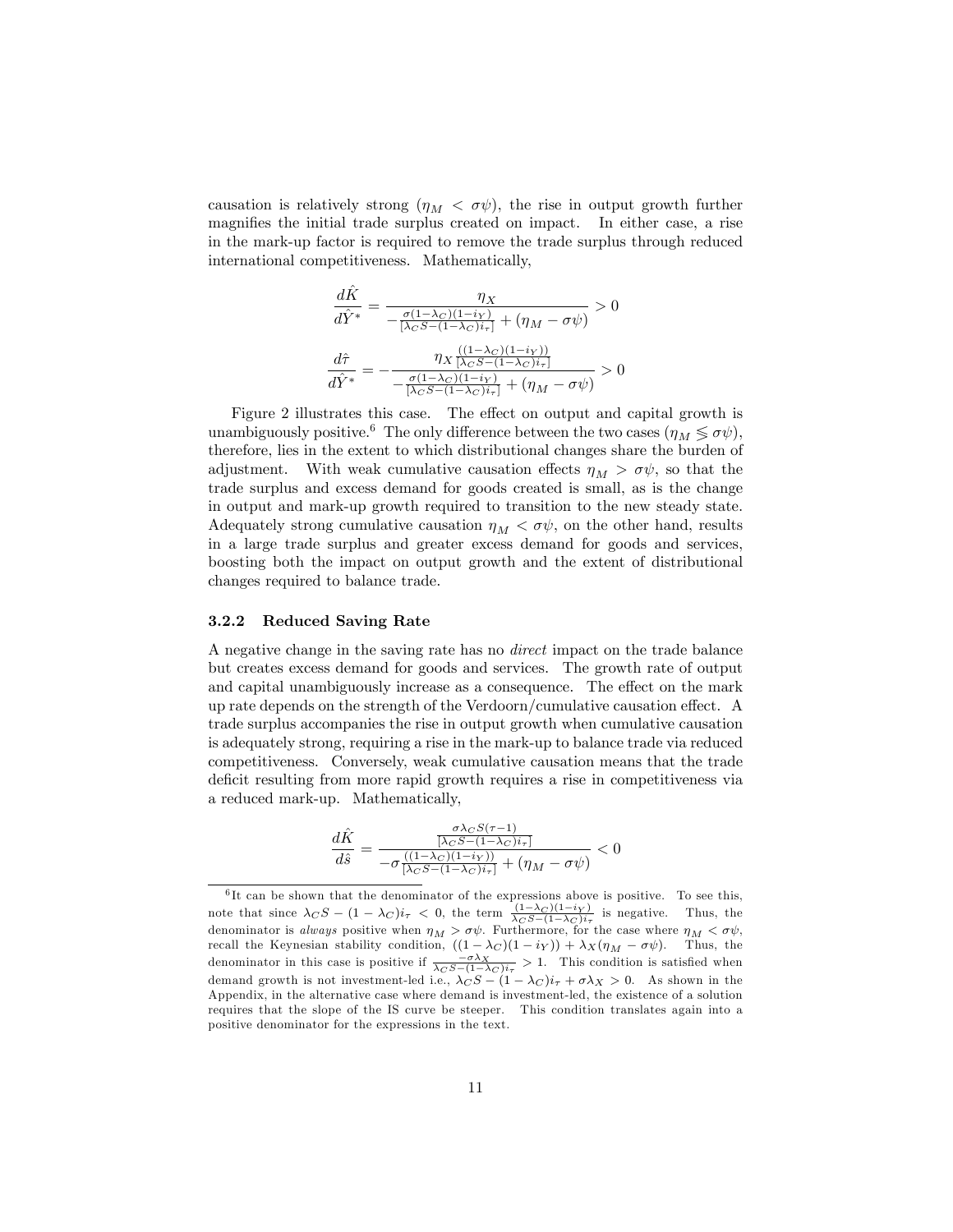$$
\frac{d\hat{\tau}}{d\hat{s}} = -\frac{\frac{\lambda_C S(\tau - 1)(\eta_M - \sigma\psi)}{[\lambda_C S - (1 - \lambda_C)i_\tau]}}{-\sigma \frac{((1 - \lambda_C)(1 - i_Y))}{[\lambda_C S - (1 - \lambda_C)i_\tau]} + (\eta_M - \sigma\psi)}
$$

Hence,  $d\hat{\tau}/d\hat{s} \geq 0$  as  $\eta_M \geq \sigma \psi$ . Figure 3 illustrates the case when  $\eta_M > \sigma \psi$ . In sum, with zero capital mobility, both positive external and internal shocks to aggregate demand increase the growth rate just as in the case of perfect capital mobility. However, external account considerations now require changes in competitiveness and hence distribution. Again, insofar as the effect on output growth is concerned, there is nothing qualitatively special about a positive export shock, and the relative magnitudes of changes in response to the two kinds of shocks depends on various parameter values. In each case, cumulative causation enhances the effect of the stimulus. Also, the higher the relative price elasticities (as captured by  $\sigma$ ), the smaller the distributional change required. The crucial role of this parameter comes to the fore in the next sub-section.

#### 3.2.3 The role of relative price effects

Finally, to highlight the role that cumulative causation plays through relative price effects, consider the case where  $\sigma = 0$  (i.e., elasticity pessimism).<sup>7</sup> With zero capital mobility and cumulative causation rendered non-existent by the absence of relative price effects, there is only one value of domestic income growth that is consistent with balanced trade unless an exogenous non-price change loosens or tightens the external constraint. An external shock in the form of increased global growth does just that. Mathematically,

$$
\frac{d\hat{K}}{d\hat{Y}^*} = \frac{\eta_X}{\eta_M} > 0
$$

$$
\frac{d\hat{\tau}}{d\hat{Y}^*} = -\frac{\eta_X \frac{((1-\lambda_C)(1-i_Y))}{[\lambda_C S - (1-\lambda_C)i_\tau]}}{\eta_M} > 0
$$

Notice that we get the canonical BPCG solution for output growth. As seen in Figure 4, the excess demand for goods and trade surplus created by the initial shock require an increase in both the mark up factor and output growth for their removal.

An internal shock in the form of reduced domestic savings, on the other hand, fails to affect output growth. The intuition is simple; there is no *direct* effect on the external constraint in this case and the rate of output growth commensurate with external equilibrium remains unchanged. The mark-up rate soaks up, through distributional changes, any excess demand created in the goods and services market by a decline in savings. Mathematically,

<sup>&</sup>lt;sup>7</sup>Notice that the small (in the sense of being a price-taker) case with  $\sigma$  approaching infinity does not yield a unique solution since in this case the IS and BP curves have exactly the same slope.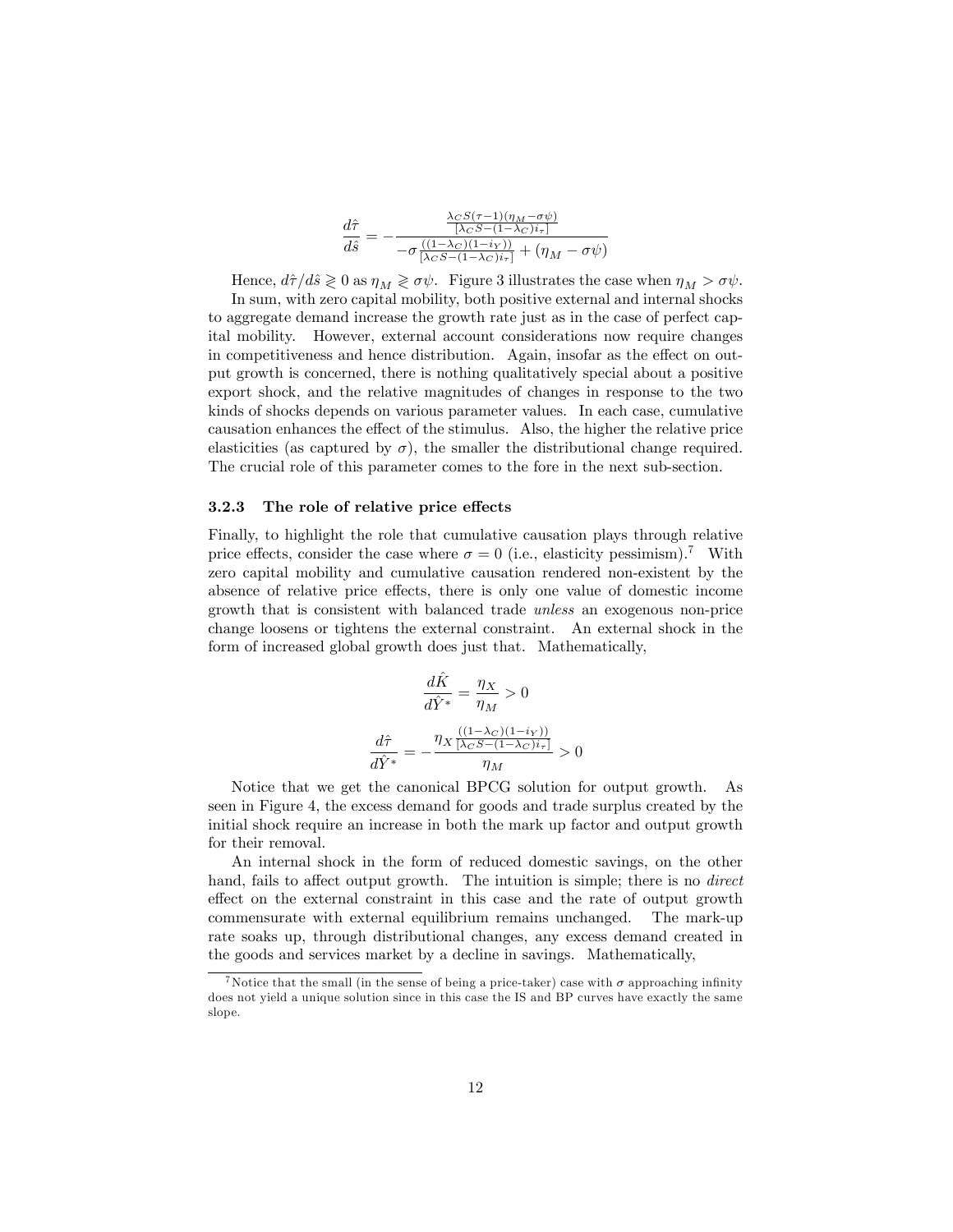$$
\frac{d\hat{K}}{d\hat{s}} = 0
$$

$$
\frac{d\hat{\tau}}{d\hat{s}} = -\frac{\lambda_C S(\tau - 1)}{[\lambda_C S - (1 - \lambda_C)i_{\tau}]} > 0
$$

Thus, now exports come into their Kaldorian own as the only purely exogenous driver of aggregate demand and growth. It is in the absence of capital mobility and, ironically, cumulative causation (and related relative price effects) that the economy is truly balance of payments constrained and exports become qualitatively unique in their effect on growth. Any policy that does not loosen the balance of payments constraint directly fails to register an impact on output growth. In terms of Figure 5, any policy measure that fails to shift the BP curve has no effect on the equilibrium rate of output growth.

### 4 A Floating Exchange Rate Regime

With the capital account determined by the (now exogenous) mark-up factor, nominal exchange rate changes now drive relative price adjustments. Thus, the relevant adjusting variables now are  $\hat{K}$  and  $\hat{E}$ . Unless there is an exogenous change in the mark-up growth rate, therefore, the degree of capital account mobility is no longer relevant. Moreover, with exogenous mark up and wage growth, nominal exchange rate changes are qualitatively different in their effects since, unlike the mark-up rate, these do not affect distribution. Their only influence, in other words, is on net exports. Consumption and investment growth are unaffected. This means that changes in the exchange rate have an exactly identical impact on the two sectors.

#### 4.1 Faster global income growth

Accelerated growth in world demand fails to affect domestic income growth as any initial change in exports is crowded out by exchange rate appreciation. Export demand thus ceases to be an autonomous driver of output growth. Mathematically,

$$
\frac{d\hat{K}}{d\hat{Y}^*} = 0
$$

$$
\frac{d\hat{E}}{d\hat{Y}^*} = -\frac{\eta_X}{\sigma} < 0
$$

Graphically, as illustrated by Figure 6, the two schedules shift equally in the vertical direction, leaving growth unchanged. The intuition is simple. The initial external shock creates a trade surplus and an equal excess demand for goods and services. Since the nominal exchange rate affects both sectors identically through the trade balance, the change in  $E$  required to remove imbalances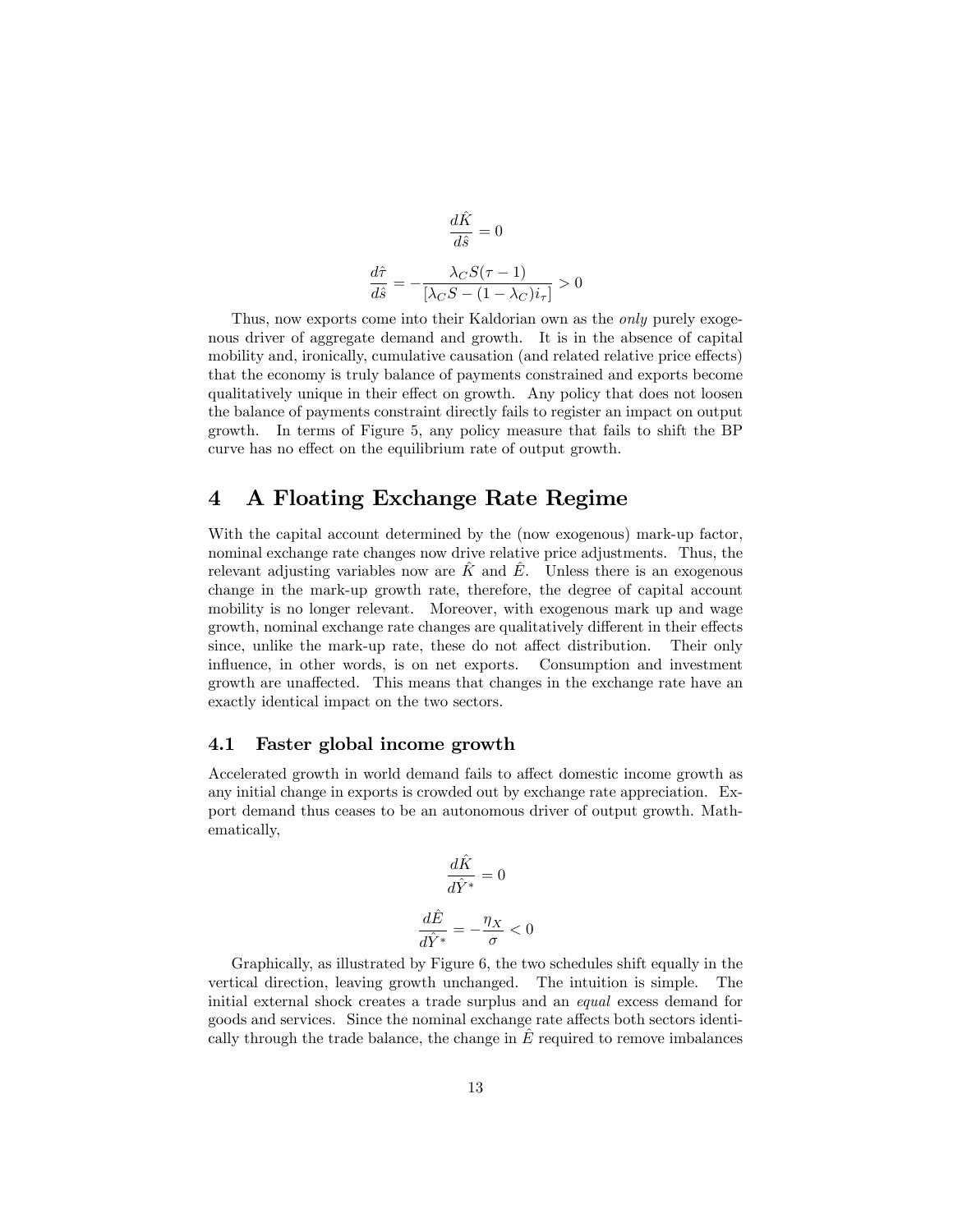in both the sectors must be identical. This can only be true if the other adjusting variable, i.e., output growth is unchanged at the new equilibrium. The exchange rate appreciation thus completely neutralizes the initial trade surplus and excess demand for goods and services.

Notice that cumulative causation via the Verdoorn coefficient never comes into play as the economy settles at a new equilibrium with an appreciated real exchange rate.

#### 4.2 Reduced Saving Rate

Again, an injection of domestic spending into the economy does not directly a§ect the balance of payments. The excess demand created in the market for goods and services results in increased domestic growth. The exchange rate appreciates if cumulative causation effects are strong enough so that growth generates external surpluses and depreciates otherwise. Thus, the only role played by cumulative causation is to increase the likelihood that growth resulting from a domestic stimulus is sustainable. The Verdoorn coefficient is irrelevant to output growth determination. Mathematically,

$$
\begin{aligned} \frac{d\hat{K}}{d\hat{s}} &= -\frac{\lambda_C S(\tau-1)}{(1-\lambda_C)(1-i_Y)} < 0\\ \frac{d\hat{E}}{d\hat{s}} &= -\frac{\lambda_C S(\tau-1)(\eta_M-\sigma\psi)}{\sigma(1-\lambda_C)(1-i_Y)} \end{aligned}
$$

The key to understanding why a floating exchange rate renders cumulative causation irrelevant to the growth rate lies in the absence of a *direct* effect of an internal spending shock on the balance of payments. Thus, while the growth rate accelerates in response to the increase in expenditure, it can do so only to the extent that it removes the initial excess demand created. Any further effect through cumulative causation is crowded out by an exchange rate appreciation that keeps the external account balanced.<sup>8</sup>

The reversal of roles between the fixed and flexible exchange rate cases is quite dramatic as internal demand now appears as the only exogenous driver of growth. This result itself harks back to a large body of literature on the role of the exchange rate regime in determining the response of an economy to exogenous shocks. The extent and nature of cumulative causation effects too differ between the two exchange rate regimes. With flexible exchange rates, this role is largely limited to ensuring the sustainability of an internal stimulus.

 $8$ Recall that we know from equation (13) that a unit increase in output growth is required to offset increased excess demand growth of a magnitude  $(1 - \lambda_C)(1 - i_Y)$  while keeping trade balanced. The increase in demand growth caused by reduced domestic saving growth is  $\lambda_C S(\tau - 1)$ . Thus the expression derived above for  $d\hat{K}/d\hat{Y}^*$ .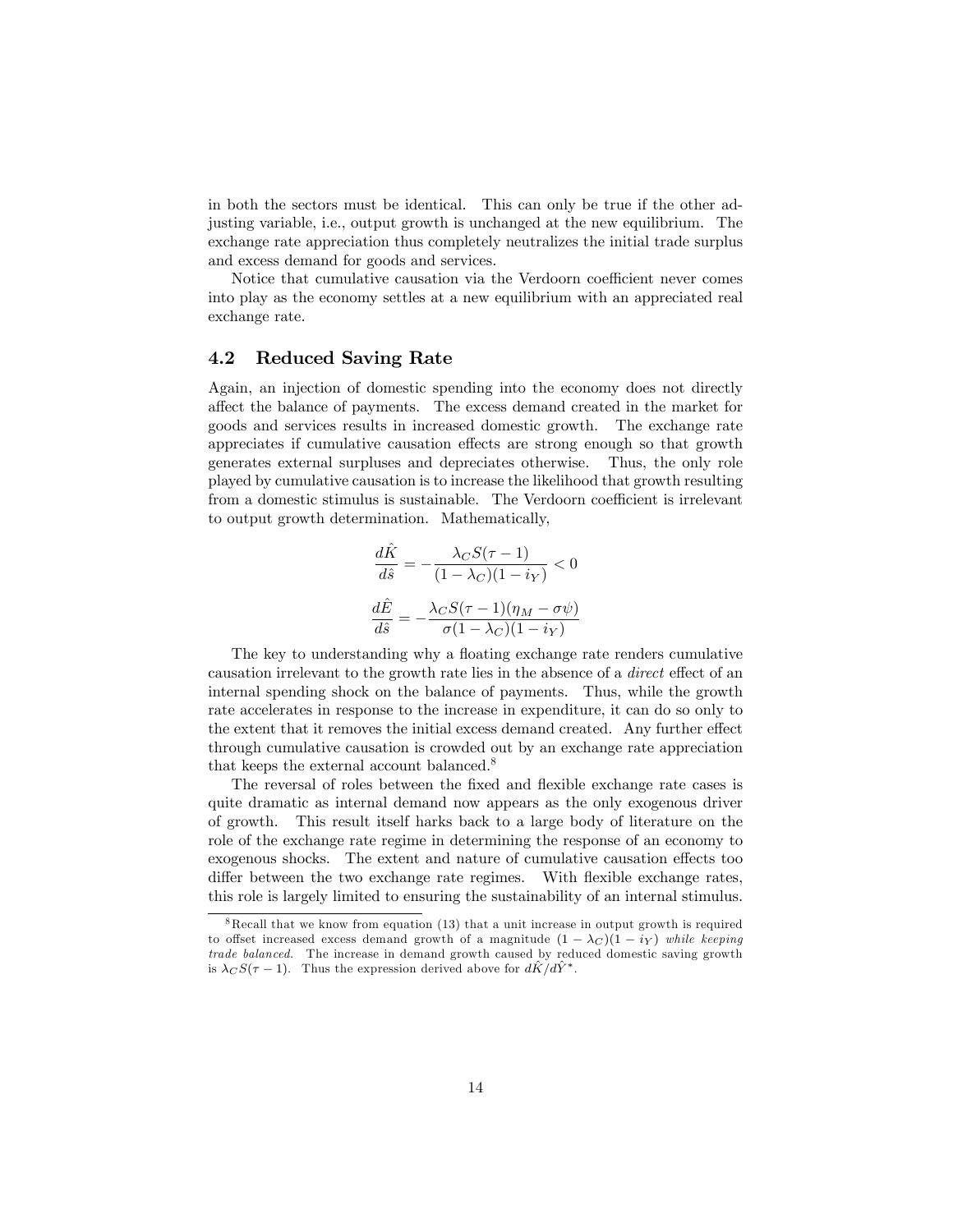## 5 Conclusions

Kaldor's model of cumulative causation, as typically presented, has only one constraint on the system, i.e., that cumulative causation not be too strong to exclude the possibility of a unique equilibrium. This paper combines this model with the balance of payments constrained growth model by imposing an external account constraint. Simultaneous endogenous changes in the growth of output and relative prices (via distributional changes or exchange rates) now jointly ensure the maintenance of internal and external balances.

Under a fixed exchange rate regime, the effect of exogenous shocks varies with the capital account regime in place. With a completely open capital account, the entire burden of adjustment falls on output, which responds to both internal and external shocks. As in the traditional cumulative causation framework, the presence of cumulative causation has the effect of magnifying the impact of these shocks. The additional lesson that can be derived from the combination of the CC and BPCG models is that the presence of adequately strong cumulative causation effects, by ensuring that faster growth generates trade surpluses rather than deficits, makes such growth more sustainable. In the BPCG framework, it is the income elasticity of demand for exports relative to that for imports that plays this role. Thus, our framework allows us to isolate another factor, in addition to trade elasticities, that can help loosen the external constraint in a growing economy.

With a completely closed capital account, both output growth and distributional changes contribute to adjustment. In this case, which is akin to having balanced trade, distributional changes via the mark-up factor play the important role of determining the external competitiveness of the economy. Again, both external and internal shocks affect the economy, although cumulative causation now plays a crucial part in determining the direction of the distributional change. As long as relative price changes matter, however, there is nothing special about exports as far as boosting output growth is concerned.

It is only when elasticity pessimism precludes a role for relative price changes that exports come into their own as the only exogenous drivers of growth. Any external shock that boosts exports raises, in this case, the rate of output growth consistent with internal and external equilibrium. An internal shock, on the other hand, fails to have an impact on output growth precisely because it does not relax the external constraint on impact. The system now reduces to the BPCG model in its traditional form and cumulative causation does not get a chance to come into play.

The BPCG literature has widely emphasized the lesson that countries should strive to develop sectors that exhibit a high international income elasticity of demand. Under a fixed exchange rate regime, combining the BPCG and CC models allows us to identify another crucial variable. Countries that specialize in sectors that exhibit potential for cumulative causation may not only exhibit higher growth but such growth may also be less susceptible to constraints imposed by factors such as external debt and international investor confidence. Introducing cumulative causation brings international price elasticities of de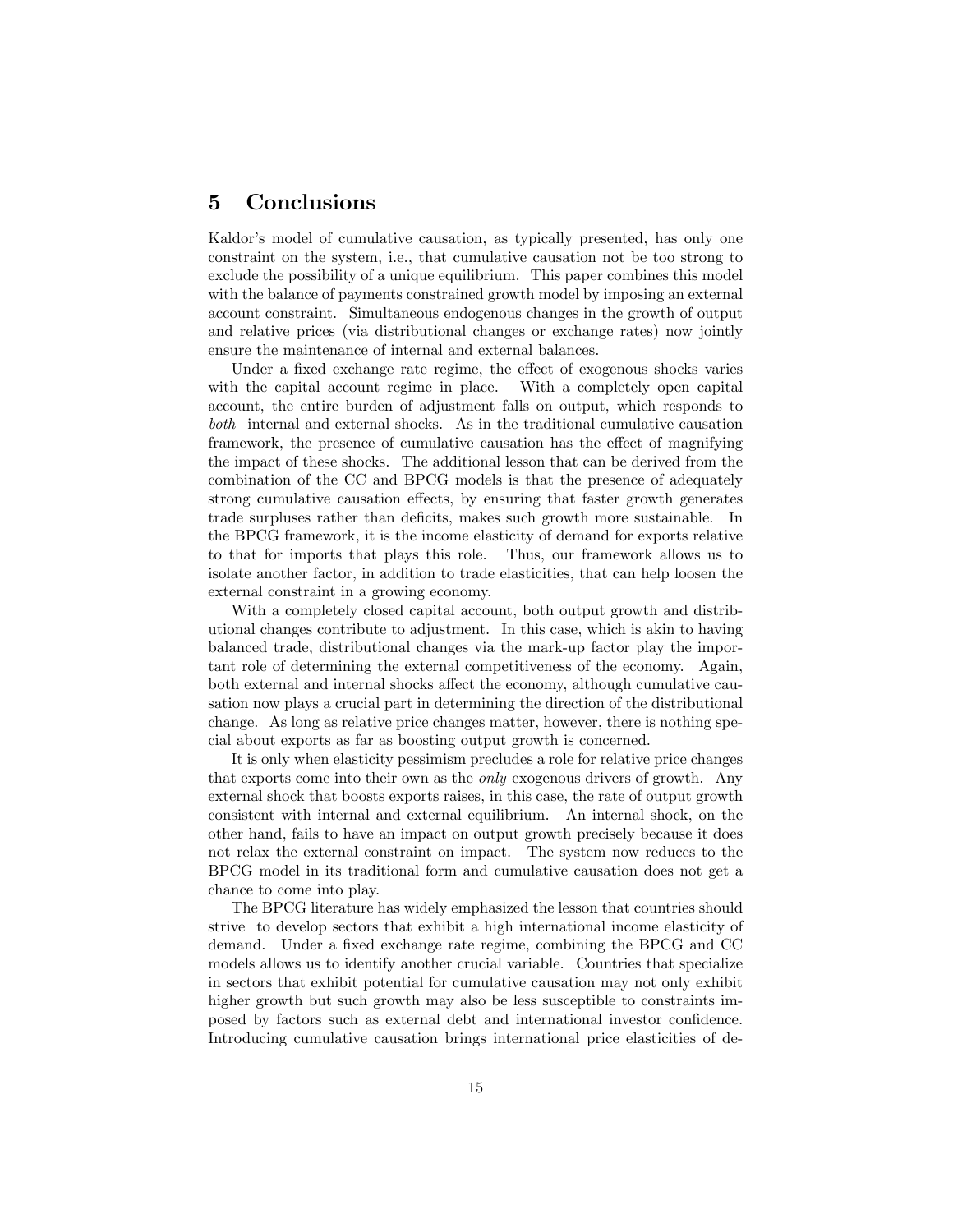mand back into the picture.

Under a flexible exchange rate system, the role of internal and external shocks reverses. An external shock now becomes ineffective, as does the potential presence of cumulative causation. A rise in domestic demand, on the other hand, raises the domestic growth rate, with strong cumulative causation effects lending the higher growth rate a greater degree of sustainability. Exports lose their role as exogenous drivers of growth.

We have explored the consequences of combining the CC and BPCG models by imposing a balance of payments constraint on the former. Razmi (2010) has argued that the inclusion of non-tradables tends to lower the lower the BPCG growth rate. To the extent that the non-tradable sector may be less likely to exhibit cumulative causation than the tradable industrial sector, one may argue that the inclusion of non-tradables will lower the externally constrained growth rate even further in our model. We have considered real shocks only. Implicitly we have assumed that money is endogenous with the central bank absorbing changes in money demand. Relaxing this assumption and incorporating monetary shocks could generate further interesting insights, especially in the case of floating exchange rates. Our model excludes the possibility of nominal exchange rate changes affecting demand though distribution. Incorporating imported intermediate inputs and/or endogenizing wage growth could establish such a mechanism. We leave these questions to future research.

### 6 Appendix

As mentioned in Section 3.2, with a closed capital account and a fixed exchange rate, we get four possible cases defined by  $\eta_M \geq \sigma \psi$  and  $\lambda_C S - (1 \lambda_C$ ) $i_{\tau} + \sigma \lambda_X \geq 0$ . The latter condition is always satisfied when demand growth is investment-led. However, even in the case where demand growth is not investment-led, the existence of a unique steady state equilibrium requires, as a sufficient condition the expression  $\lambda_C S - (1 - \lambda_C)i_{\tau} < 0$  to be satisfied, narrowing our comparative static results to only 2 cases, i.e.,  $\eta_M \leq \sigma \psi$ . Here we demonstrate this statement and provide some underlying intuition.

Section ?? derives the slopes of the IS and BP curves. The expressions for the horizontal and vertical intercepts are given by:

$$
\hat{K}_{IS} = \frac{\lambda_X [\eta_X \hat{Y}^* + \sigma(\hat{E} + \hat{P}^*)] - \lambda_C S(\tau - 1)\hat{s}}{(1 - \lambda_C)(1 - i_Y) + \lambda_X (\eta_M - \sigma \psi)}
$$
\n
$$
\hat{K}_{BP} = \frac{\lambda_X [\eta_X \hat{Y}^* + \sigma(\hat{E} + \hat{P}^*)]}{\lambda_X (\eta_M - \sigma \psi)}
$$
\n
$$
\hat{\tau}_{IS} = \frac{\lambda_X [\eta_X \hat{Y}^* + \sigma(\hat{E} + \hat{P}^*)] - \lambda_C S(\tau - 1)\hat{s}}{\lambda_C S - (1 - \lambda_C) i_\tau + \sigma \lambda_X}
$$
\n
$$
\hat{\tau}_{BP} = \frac{\lambda_X [\eta_X \hat{Y}^* + \sigma(\hat{E} + \hat{P}^*)]}{\sigma \lambda_X}
$$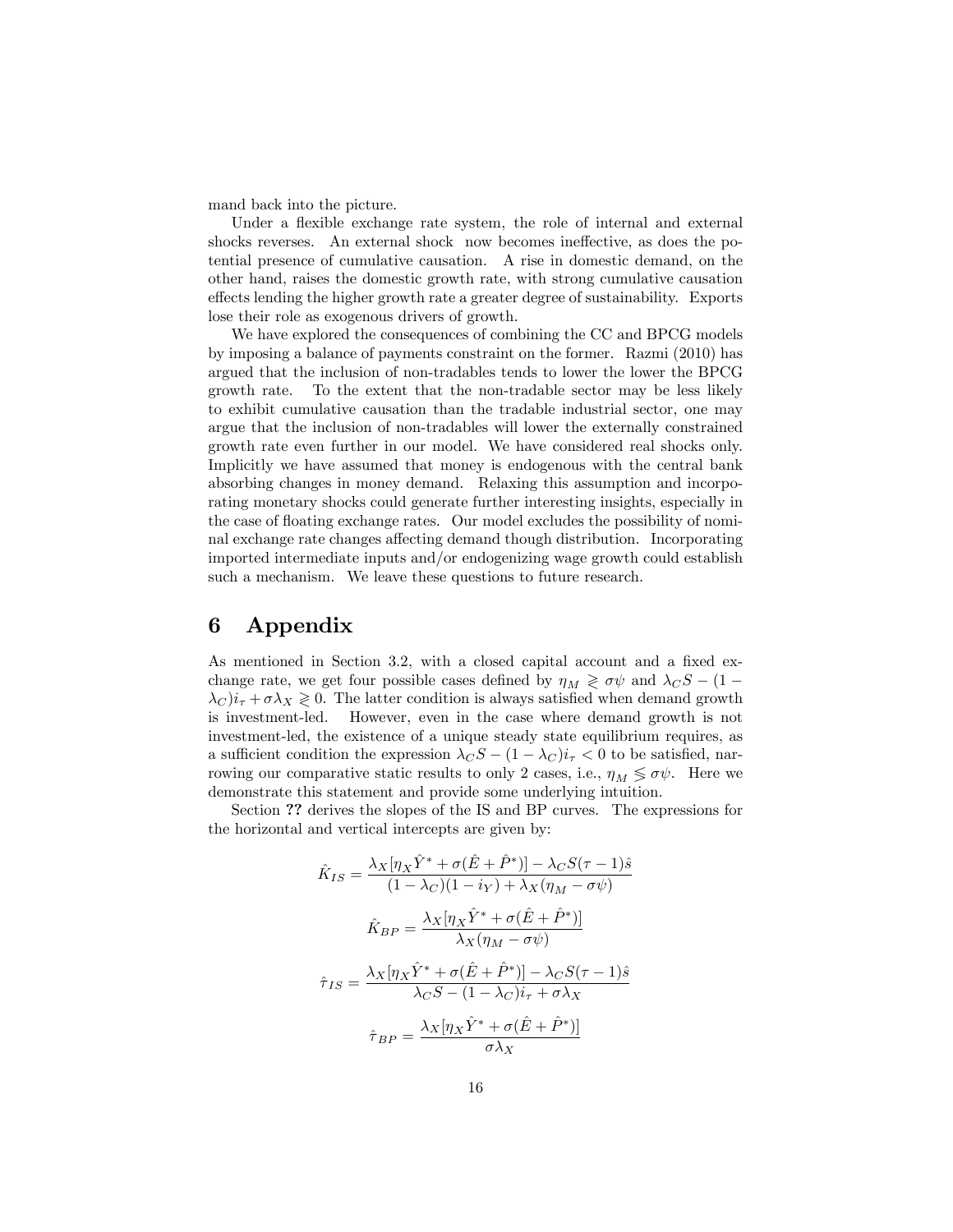**Case 1:**  $\eta_M > \sigma \psi$  and  $\lambda_C S - (1 - \lambda_C)i_\tau + \sigma \lambda_X < 0$ 

Panel (a) of Figure 8 illustrates this case. The BP curve is downward-sloping and has a positive horizontal intercept. Since demand growth is investmentled, the IS curve has a positive slope and the horizontal intercept must be less than that of the BP curve. The horizontal intercept expressions satisfy this condition.

**Case 2:**  $\eta_M > \sigma \psi$  and  $\lambda_C S - (1 - \lambda_C)i_\tau + \sigma \lambda_X > 0$ 

Panel (b) of Figure 8 illustrates this case. Again, the BP curve is downwardsloping and has a positive horizontal intercept. Since demand growth is not investment-led, the IS curve too has a negative slope. Its horizontal intercept must, therefore, be positive. Moreover, we know from the horizontal intercept expressions above that it is less than that of the BP curve. This latter property means that the existence of a solution requires that the IS curve be steeper. Mathematically, this reduces to the condition

$$
\sigma(1 - \lambda_C)(1 - i_Y) > \left[\lambda_C S - (1 - \lambda_C) i_\tau\right] (\eta_M - \sigma \psi)
$$

which is unambiguously satisfied if  $\lambda_C S - (1 - \lambda_C)i_\tau < 0$ .

**Case 3:**  $\eta_M < \sigma \psi$  and  $\lambda_C S - (1 - \lambda_C)i_{\tau} + \sigma \lambda_X < 0$ 

Panel (c) of Figure 8 illustrates this case. The BP curve is now upwardsloping and has a negative horizontal intercept. Since demand growth is investment-led, the IS curve too has a positive slope and its horizontal intercept is positive. The existence of a solution requires, therefore, that the IS curve be steeper. Mathematically, this reduces to the condition

$$
\sigma(1 - \lambda_C)(1 - i_Y) > [\lambda_C S - (1 - \lambda_C)i_\tau](\eta_M - \sigma \psi)
$$

**Case 4:**  $\eta_M < \sigma \psi$  and  $\lambda_C S - (1 - \lambda_C)i_{\tau} + \sigma \lambda_X > 0$ 

Panel (d) of Figure 8 illustrates this case. Again, the BP curve is upwardsloping and has a negative horizontal intercept. Since demand growth is not investment-led, the IS curve has a negative slope and its horizontal intercept is positive. The existence of a solution requires, therefore, that the vertical intercept of the IS curve be greater than that of the BP curve. Mathematically, this reduces to the following necessary condition:

$$
\lambda_C S - (1 - \lambda_C) i_\tau < 0
$$

Thus, in all cases, the existence of a solution is associated with the condition  $\lambda_C S - (1 - \lambda_C)i_\tau < 0$ . A brief discussion may help illustrate the intuition. A look at the expressions for goods market equilibrium and the balance of payments (eqs. (13) and (14)) indicates that a change in  $\hat{K}$  has proportionately a larger impact on the goods market than on the external balance. Furthermore, the same is true for  $\hat{\tau}$  if  $\lambda_C S - (1 - \lambda_C)i_{\tau} > 0$ . With this in mind, suppose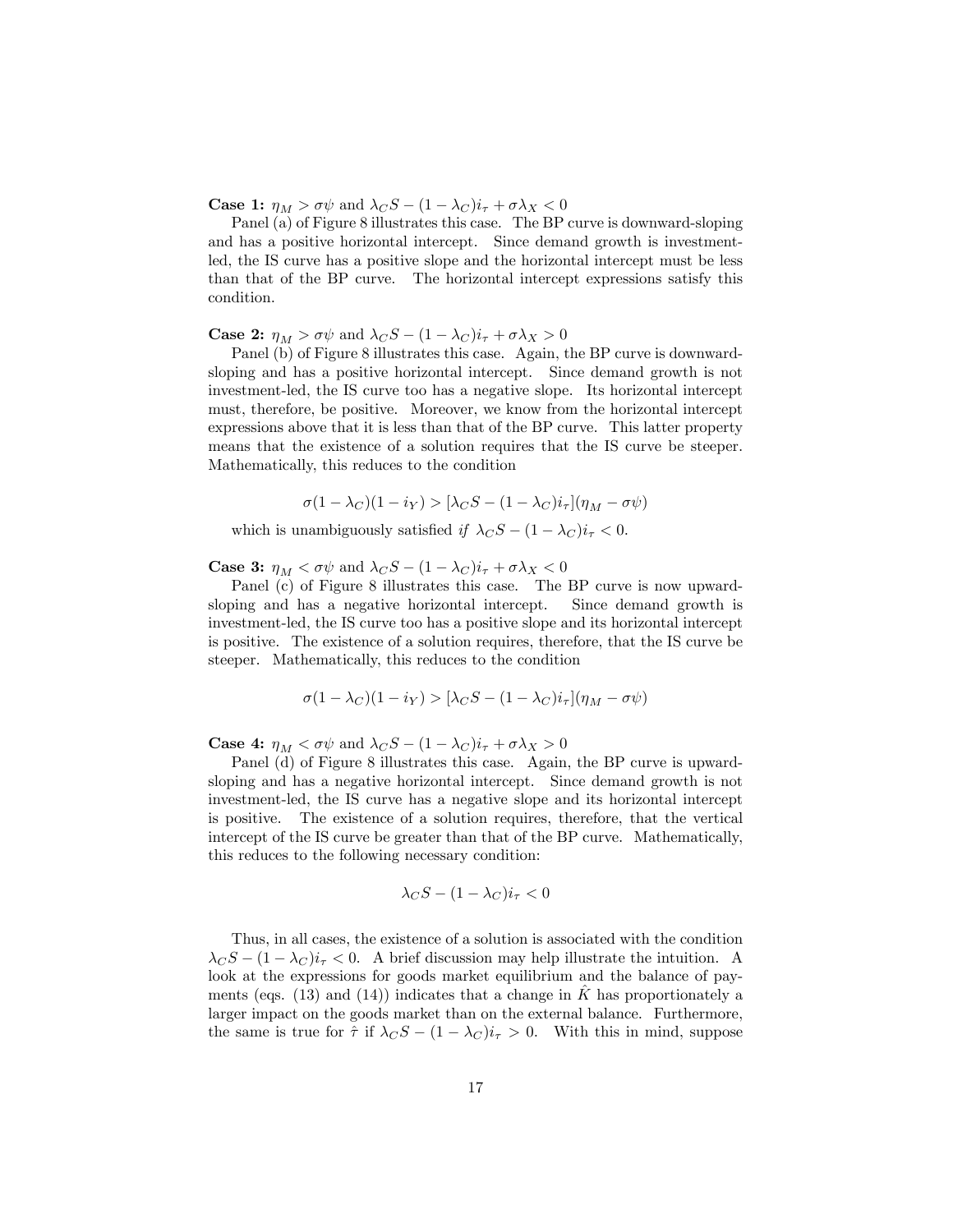we begin at point A on the IS curve in Figure 9. The line is assumed to have unit slope for conceptual simplicity. Next, a decline in mark up growth equal to  $\Delta \hat{\tau}$  pulls us down vertically to point B. Getting back to equilibrium requires a change in output growth so that  $-\Delta \hat{\tau} = \Delta K$ . That output growth has a proportionately larger impact on the goods market than on the external balance implies that the change in  $\hat{K}$  that offsets  $\Delta \hat{\tau}$  has to be *smaller* for the goods market (i.e., BP must be flatter than IS). That mark-up growth too has a proportionately larger impact on the goods market than on the external balance implies that the change in  $\hat{K}$  that offsets  $\Delta \hat{\tau}$  has to be *larger* for the goods market (i.e., BP must be steeper than IS). The two requirements are contradictory. By ensuring that  $\hat{\tau}$  has a greater impact on the external balance than the goods market, the condition  $\lambda_C S - (1 - \lambda_C)i_{\tau} < 0$  avoids this contradiction.

### References

- Blecker, Robert, A. (2009, August). Long-run growth in open economies: Export-led cumulative causation or a balance-of-payments constraint? Proceedings of the 2nd Summer School on "Keynesian Macroeconomics and European Economic Policiesî, Berlin. Research Network Macroeconomics and Macroeconomic Policies.
- McCombie, J. S. and M. Roberts (2002). The role of balance of payments in economic growth. In M. Setterfield (Ed.), The Economics of Demand-Led Growth: Challenging the Supply-Side Vision of the Long-Run. Edward Elgar.
- Razmi, A. (2010). Exploring the robustness of the balance of paymentsconstrained growth idea in a multiple good framework. Cambridge Journal of Economics doi: 10.1093/cje/beq035.
- Setterfield, M. and J. Cornwall (2002). A neo-Kaldorian perspective on the rise and decline of the Golden Age. In M. Setterfield (Ed.), The Economics of Demand-Led Growth: Challenging the Supply-Side Vision of the Long-Run. Edward Elgar.
- Thirlwall, A. P. (1979, March). The balance of payments constraint as an explanation of international growth rate differences. Banca Nazionale del Lavoro Quarterly Review  $XXXII(128)$ , 45–53.
- Thirlwall, A. P. and M. N. Hussain (1982, Summer). The balance of payments constraint, capital flows, and growth rate differences between developing countries. Oxford Economic Papers  $34(10)$ , 498-509.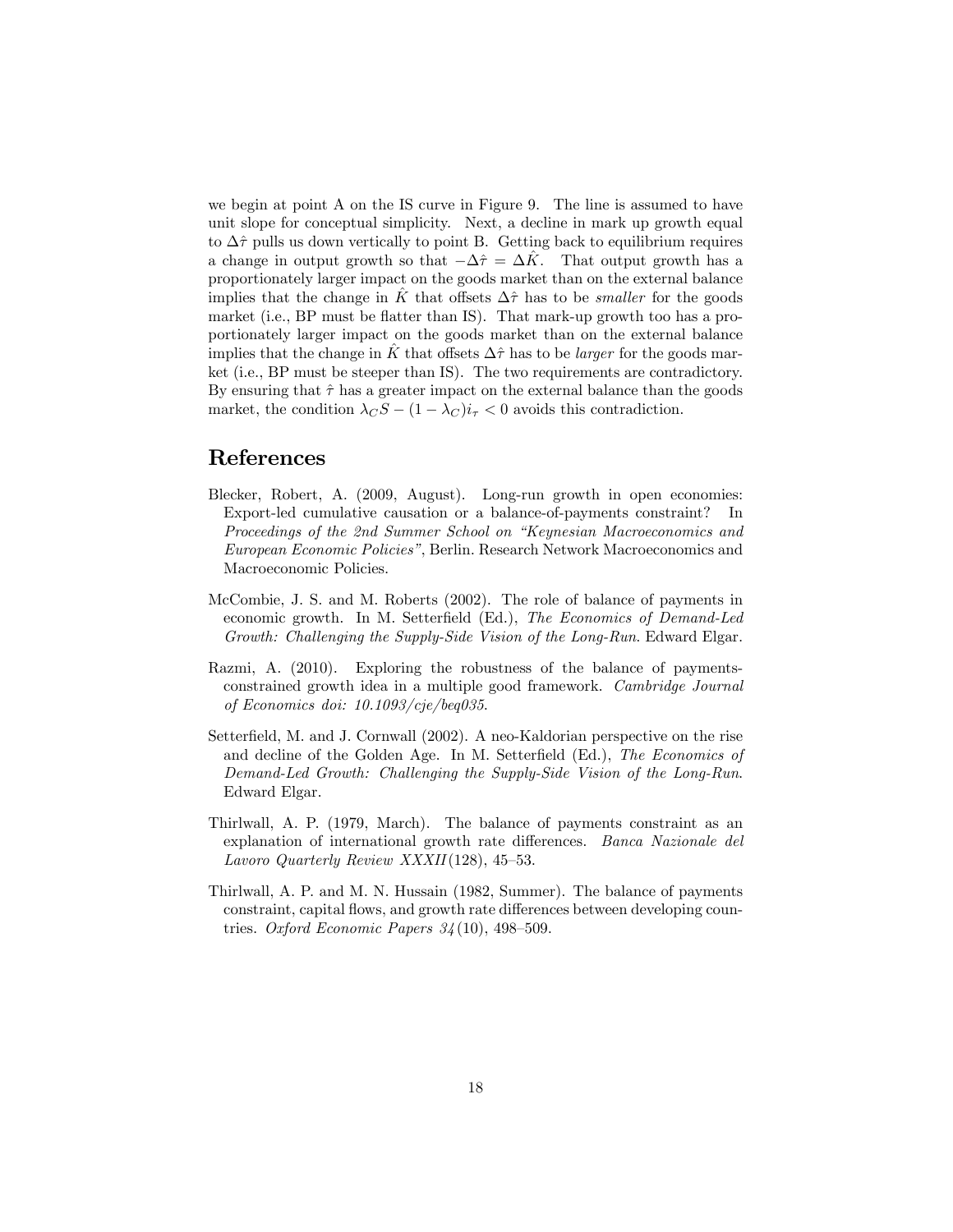| Exchange Rate Regime                    | Fixed |                   |  | Floating |
|-----------------------------------------|-------|-------------------|--|----------|
| Relative price elasticities $(\sigma)$  |       | > 0               |  |          |
| Degree of KA openness $(\phi)$          |       |                   |  |          |
| Effect on $\hat{Y}$ of:                 |       |                   |  |          |
| $\uparrow \overline{Y^*}$               |       | $+\qquad+\qquad+$ |  |          |
| $\mathbf{g}$                            |       | $+$               |  |          |
| Cumulative causation relevant for $Y$ ? | Yes.  | <b>Yes</b>        |  | Nο       |

Table 1: Summary Results of Thought Experiments



Figure 1: Fixed exchange rate: A positive external shock when the capital account is completely open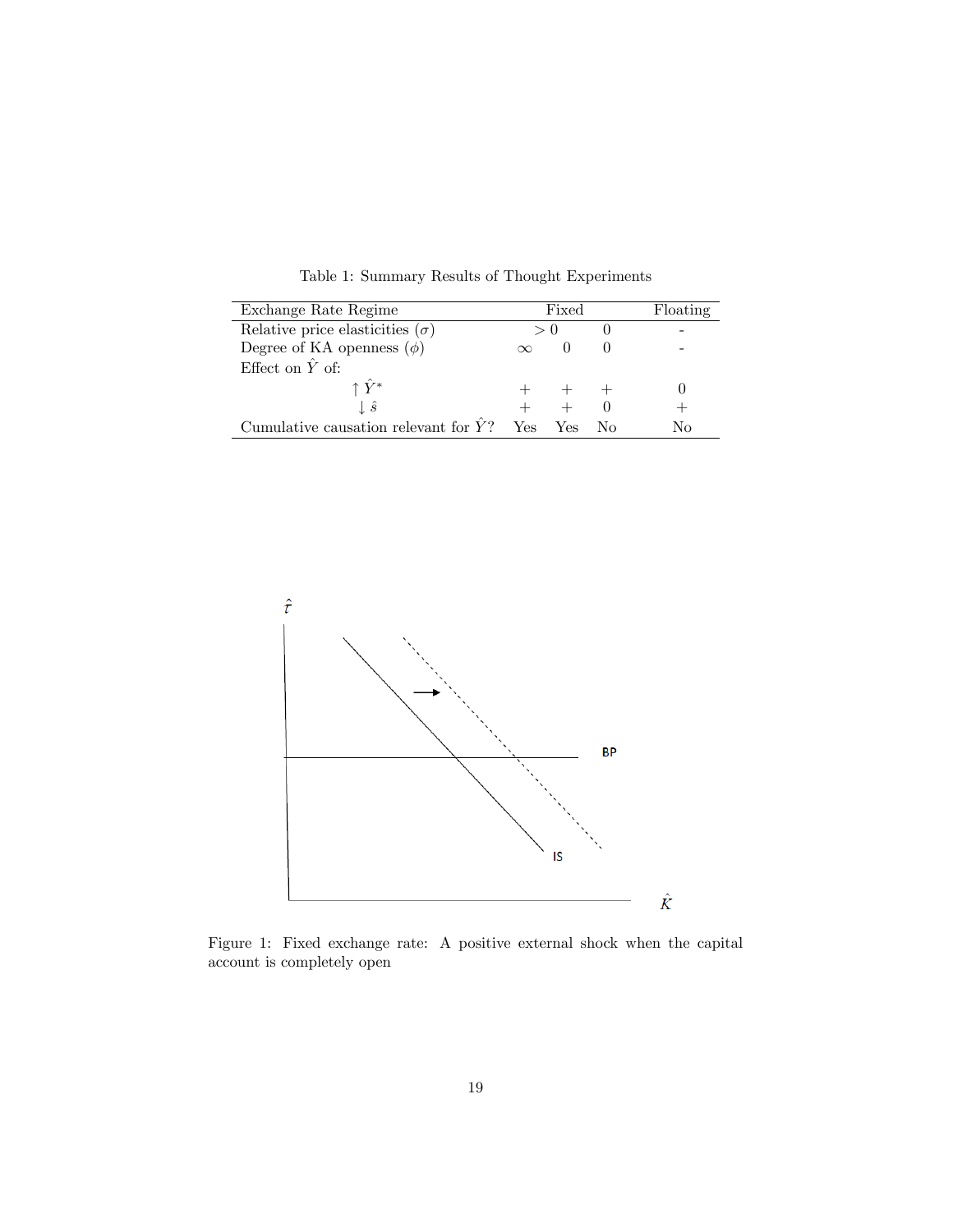

Figure 2: Fixed exchange rate: A positive external shock when the capital account is completely closed



Figure 3: Fixed exchange rate: A positive internal shock when the capital account is completely closed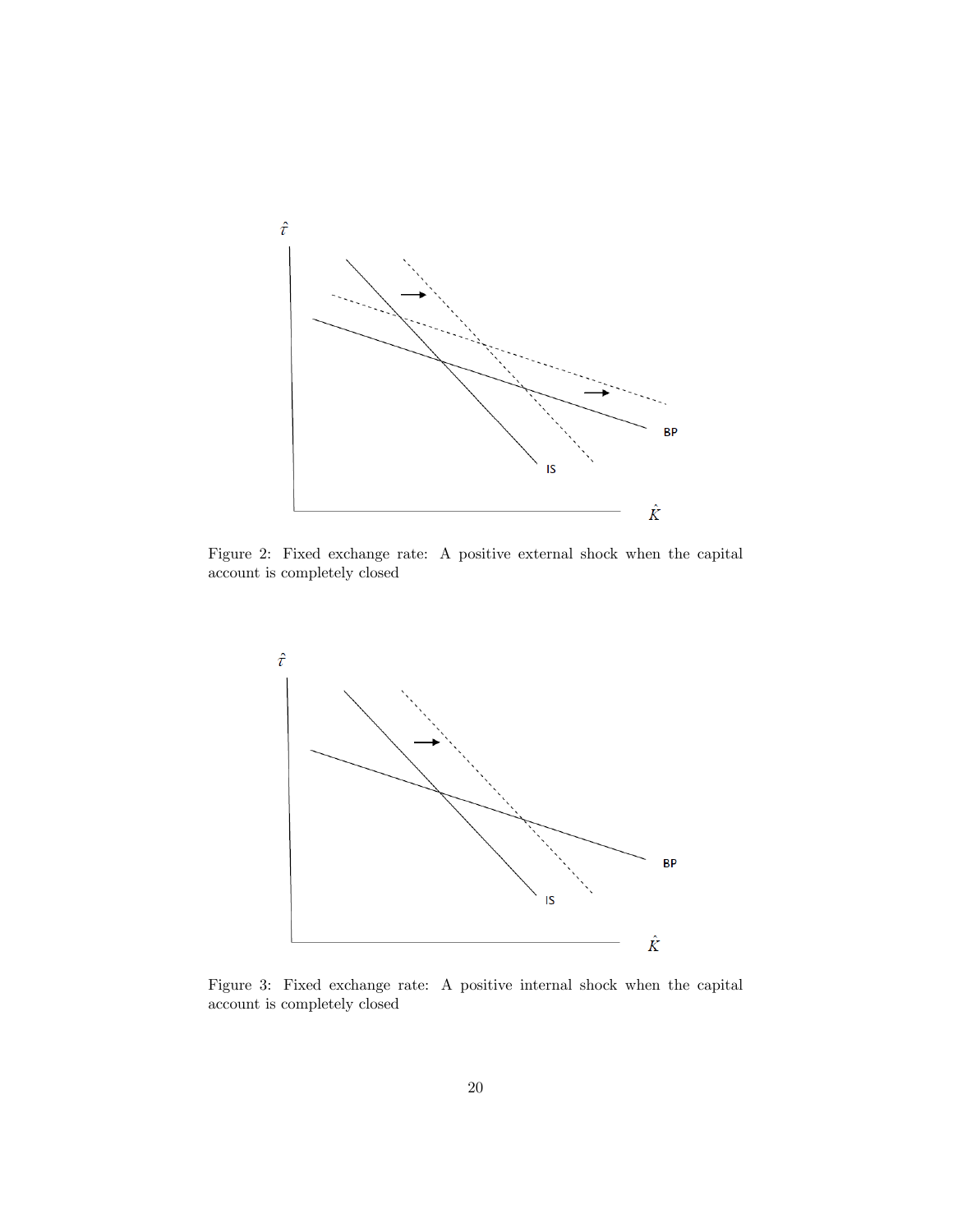

Figure 4: Fixed exchange rate: A positive external shock when the capital account is completely closed and elasticity pessimism holds



Figure 5: Fixed exchange rate: A positive internal shock when the capital account is completely closed and elasticity pessimism holds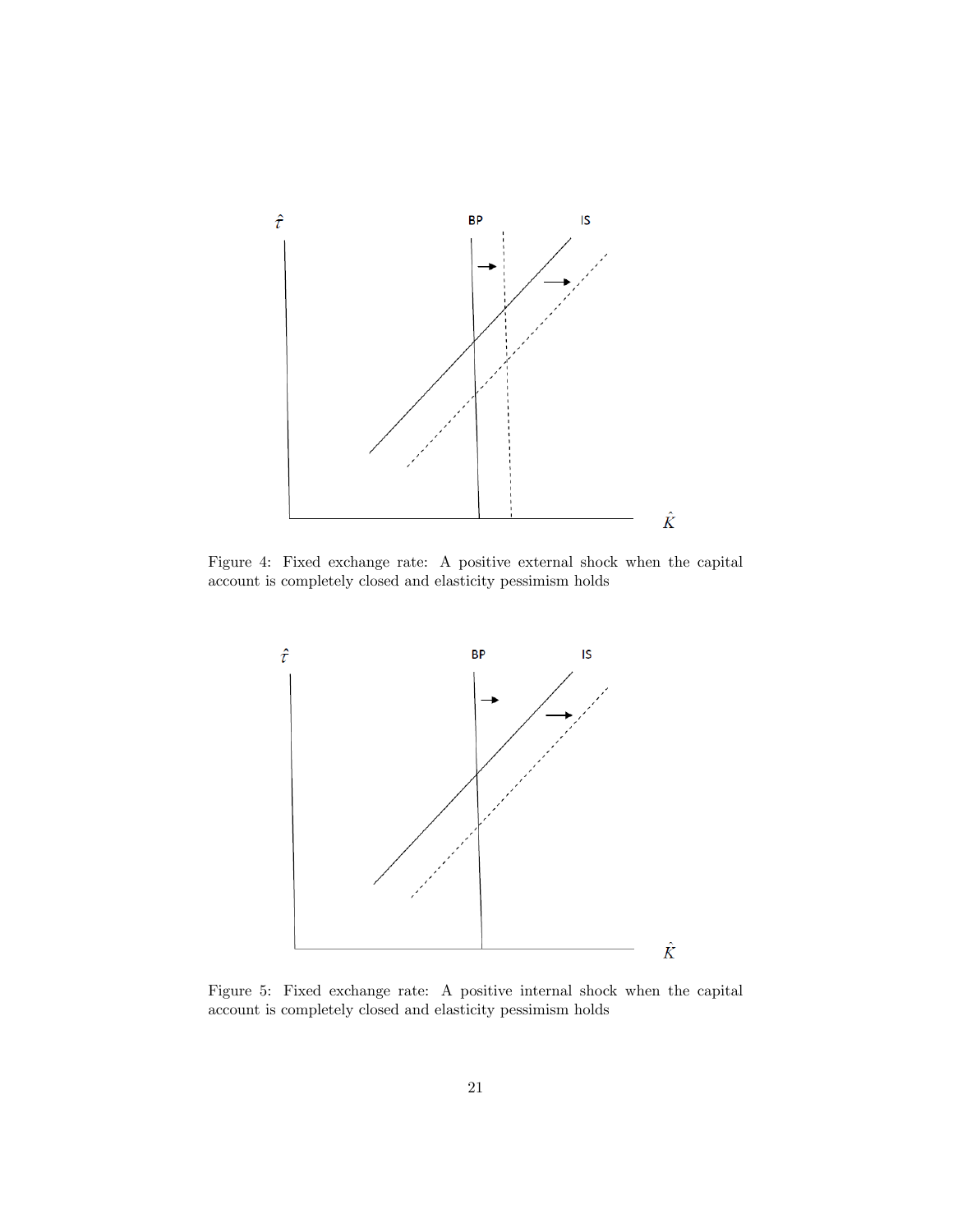

Figure 6: Floating exchange rate: A positive external shock under a flexible exchange rate regime



Figure 7: Floating exchange rate: A positive internal shock under a flexible exchange rate regime